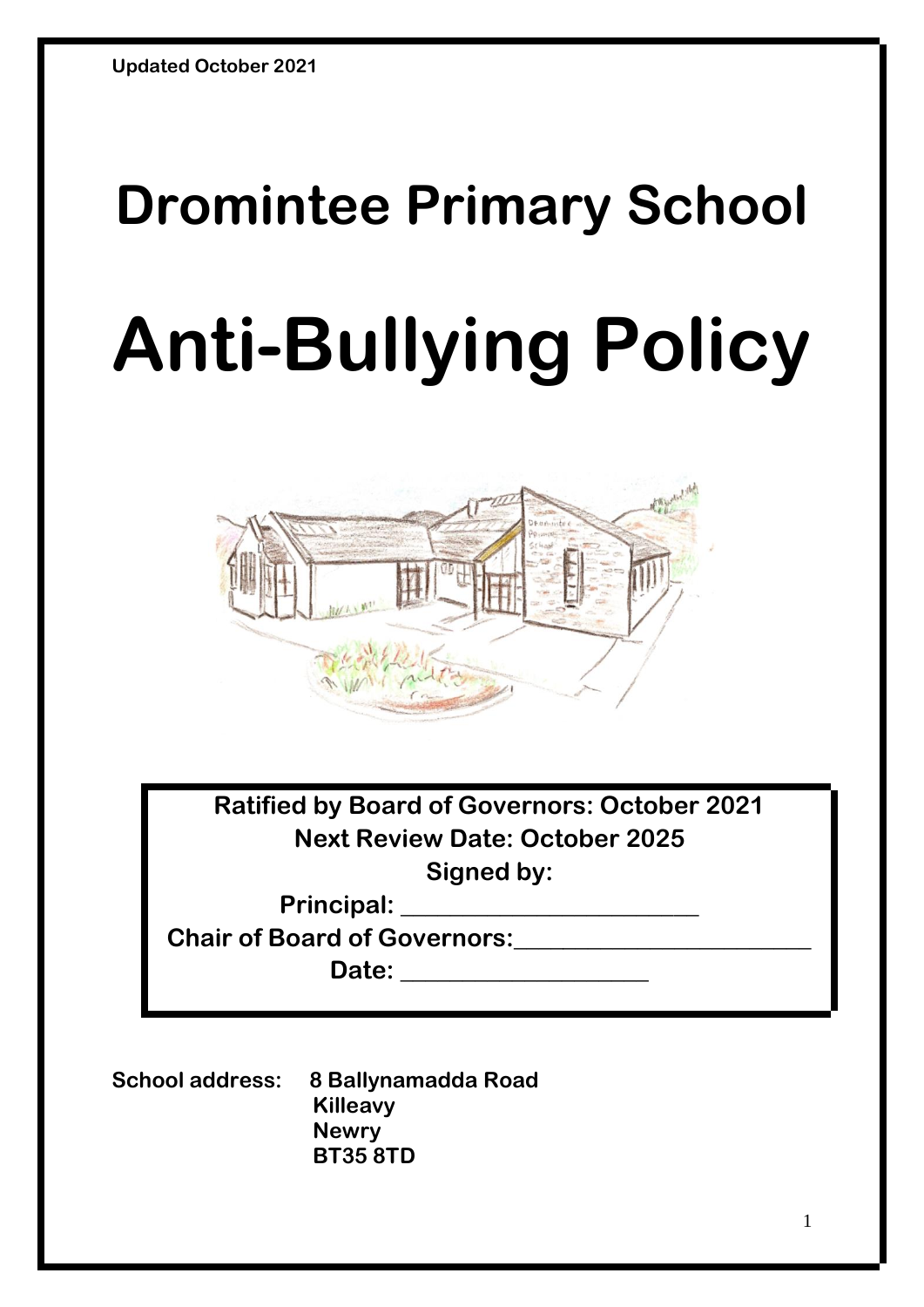#### **Section 1: Introduction**

**Dromintee Primary School aims to provide a caring and happy learning environment, in which the potential of every child can be realised. In accordance with our mission and aims, we wish to promote in all our pupils values which will develop kind, confident, responsible citizens. We believe in the dignity and worth of each individual and in the development of the whole person. All members of staff share these values and work to ensure a pupil centred approach, in which caring is the shared responsibility of all staff. These values underpin and shape all our school policies. At Dromintee Primary School, we believe all forms of bullying behaviour are unacceptable. We believe that all pupils have the right to learn, in a safe and supported environment.**

#### **Section 2: Context**

**This Policy has been developed in accordance with the following:**

#### **Legislative Context**

- **The Addressing Bullying in Schools Act (Northern Ireland) 2016**
- **The Education and Libraries Order (Northern Ireland) 2003**
- **The Education (School Development Plans) Regulations (Northern Ireland) 2010**
- **The Children (Northern Ireland) Order 1995**
- **The Human Rights Act 1998**
- **The Health and Safety at Work Order (Northern Ireland) 1978**

#### **Policy & Guidance Context**

- **The Addressing Bullying in Schools Act (Northern Ireland) 2016 Statutory Guidance for Schools and Boards of Governors (DE, 2019)**
- **Pastoral Care in School: Promoting Positive Behaviour (DE, 2001)**
- **Safeguarding and Child Protection in Schools: A Guide for Schools (DE, 2017)**
- **Co-operating to Safeguard Children and Young People in Northern Ireland (Dept. of Health, Social Services and Public Safety, 2016)**
- **Safeguarding Board for Northern Ireland Policies and Procedures (SBNI, 2017)**

#### **International Context**

• **United Nations Convention on the Rights of the Child (UNCRC)** 

#### **Key points to note are:**

**The Addressing Bullying in Schools Act (Northern Ireland) 2016:** 

• **Provides a legal definition of bullying.**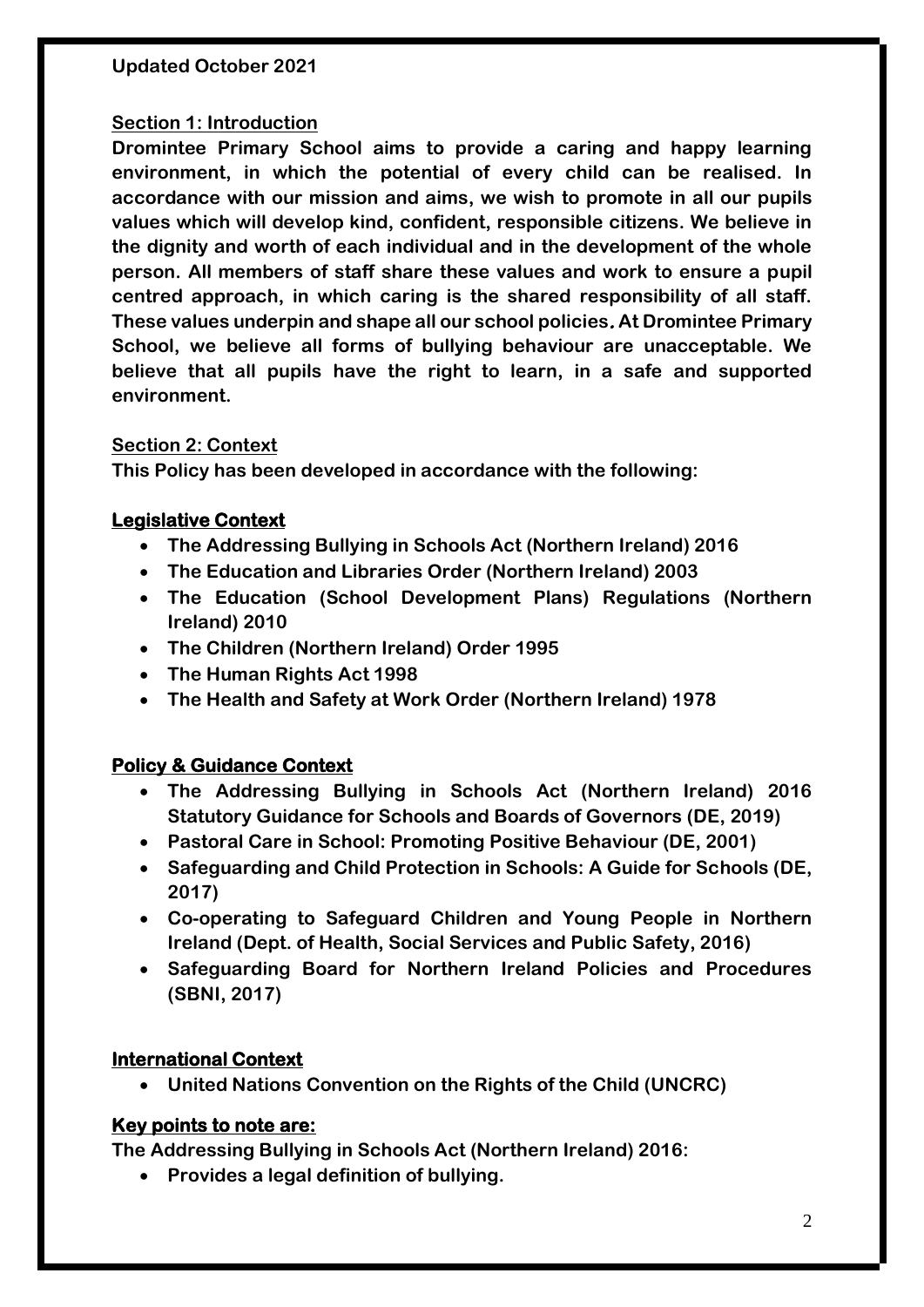- **Places a duty on the Board of Governors to put in place measures to prevent bullying behaviour, in consultation with pupils and parents.**
- **Requires schools to record all incidents of bullying behaviour and alleged bullying incidents.**
- **Sets out under which circumstances this policy should be applied, namely:**

**1. In school, during the school day** 

**2. While travelling to and from school** 

**3. When under control of school staff, but away from school (e.g. school trip)** 

**4. When receiving education organised by school but happening elsewhere.**

- **Requires that the policy be updated at least every four years.**
- **The Education and Libraries Order (NI) 2003, requires the Board of Governors to: 'Safeguard and promote the welfare of registered pupils.'**
- **The United Nations Convention on the Rights of the Child (UNCRC) sets out every child's right to:**

**1. Be protected from all forms of physical or mental violence, injury or abuse, maltreatment or exploitation.** 

**2. Be protected from discrimination.** 

**3. Express their views, in a supported and accessible way, on issues that affect them and to have their opinions taken seriously.** 

**4. Education**

#### **Section 3: Ethos and Principles**

**We believe that all pupils have the right to learn in an environment which is free from intimidation and fear. Accordingly we will work to create an environment, within which positive relationships will be fostered and bullying behaviour of any sort will be unacceptable. Should bullying behaviour occur, the needs of the pupil experiencing bullying behaviour will be paramount and the school will take all reasonable measures to ensure that the situation is resolved. The person(s) engaged in bullying behaviour, will also be supported to restore relationships. The school will seek to involve and inform parents in all areas of its anti-bullying work.**

- **We are committed to a society where children and young people can live free and safe from bullying behaviour.**
- **We believe in a society in which bullying behaviour is unacceptable and where every child and young person, feels safes from bullying behaviour.**
- **We believe that every child and young person should be celebrated in their diversity.**
- **We are committed to a preventative, responsive and restorative antibullying ethos, across the whole school.**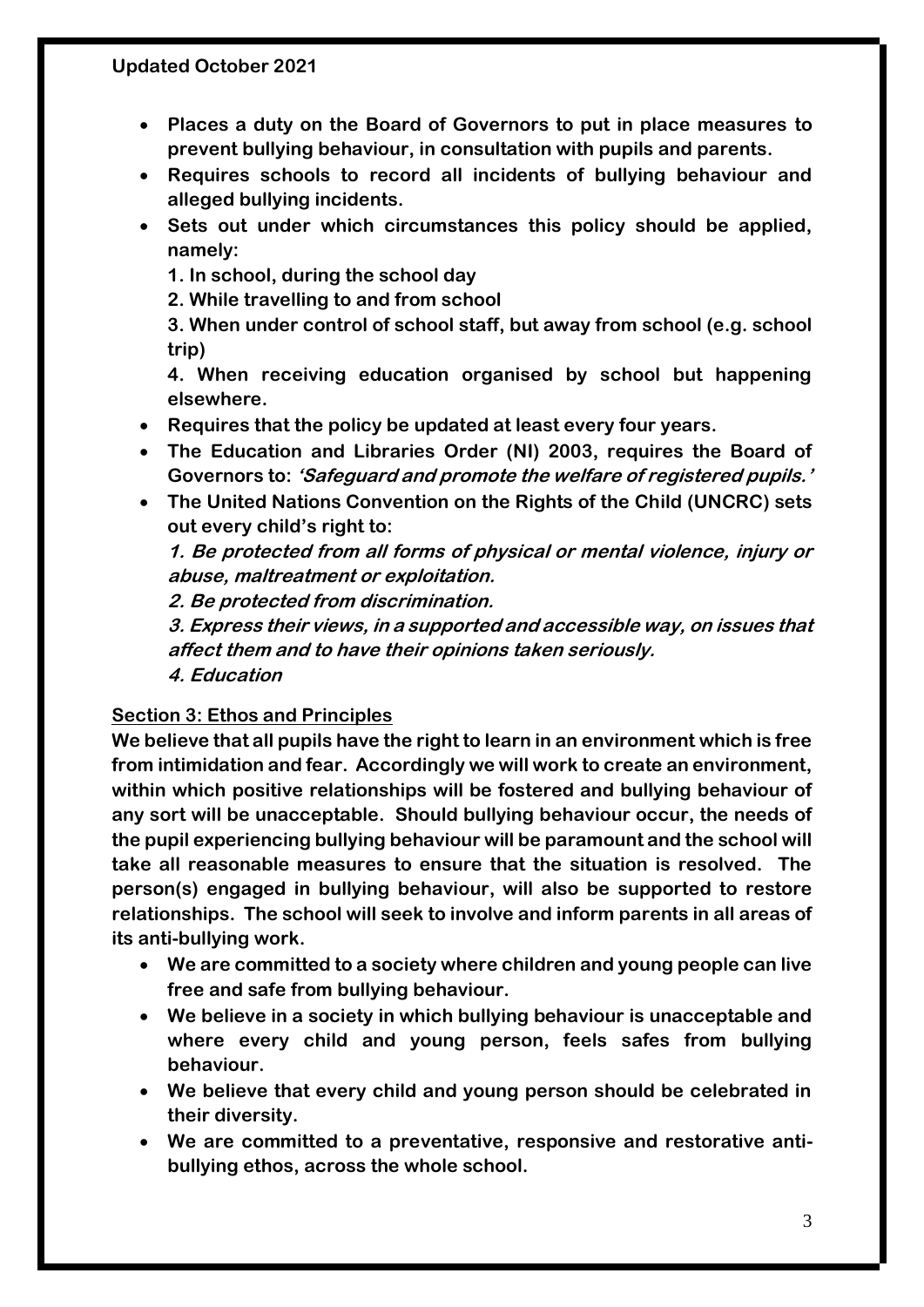- **We value the views and contributions of our pupils; we will actively seek these views and we will respect and take them into account.**
- **We understand that everyone in our school community has a role to play in taking a stand against bullying behaviour and creating a safe and welcoming environment for all.**

#### **Section 4 – Consultation and Participation**

**This Policy has been drawn up and agreed with all members of staff and governors, in liaison with pupils. In updating the policy, we have engaged in the following consultation process:**

- **Feedback from teaching and non-teaching staff, during inset day 26th August 2021.**
- **Seeking views of a selection of pupils from P4-7 (10 from each class), through the completion of a questionnaire with the Pastoral Care Coordinator, 1st October 2021.**
- **Random selection of parental surveys distributed to parents with children in P1-7, 1st October 2021.**

**The school Safeguarding Team drafted the revised policy. This was then presented to all staff members for their approval in September 2021, before being ratified by the Board of Governors in October 2021. The Policy was then shared with all parents on the school website.**

#### **Section 5 – What is Bullying?**

**The Addressing Bullying in Schools Act (NI) 2016 provides schools with a legal definition which must be used.**

**Addressing Bullying in Schools definition of "bullying":**

**(1) In this Act "bullying" includes (but is not limited to) the repeated use**   $of$ 

**(a) any verbal, written or electronic communication,** 

**(b) any other act, or** 

**(c) any combination of those, by a pupil or a group of pupils against another pupil or group of pupils, with the intention of causing physical or emotional harm to that pupil or group of pupils.** 

**(2) For the purposes of subsection (1), "act" includes omission.** 

**The Northern Ireland Anti-Bullying Forum (NIABF) defines bullying as: "Behaviour that is usually repeated, by one or more persons intentionally to hurt, harm or adversely affect the rights and needs of another or others."**

**There may however be times when one-off incidents are considered as a bullying incident. When assessing a one-off incident to decide on whether to**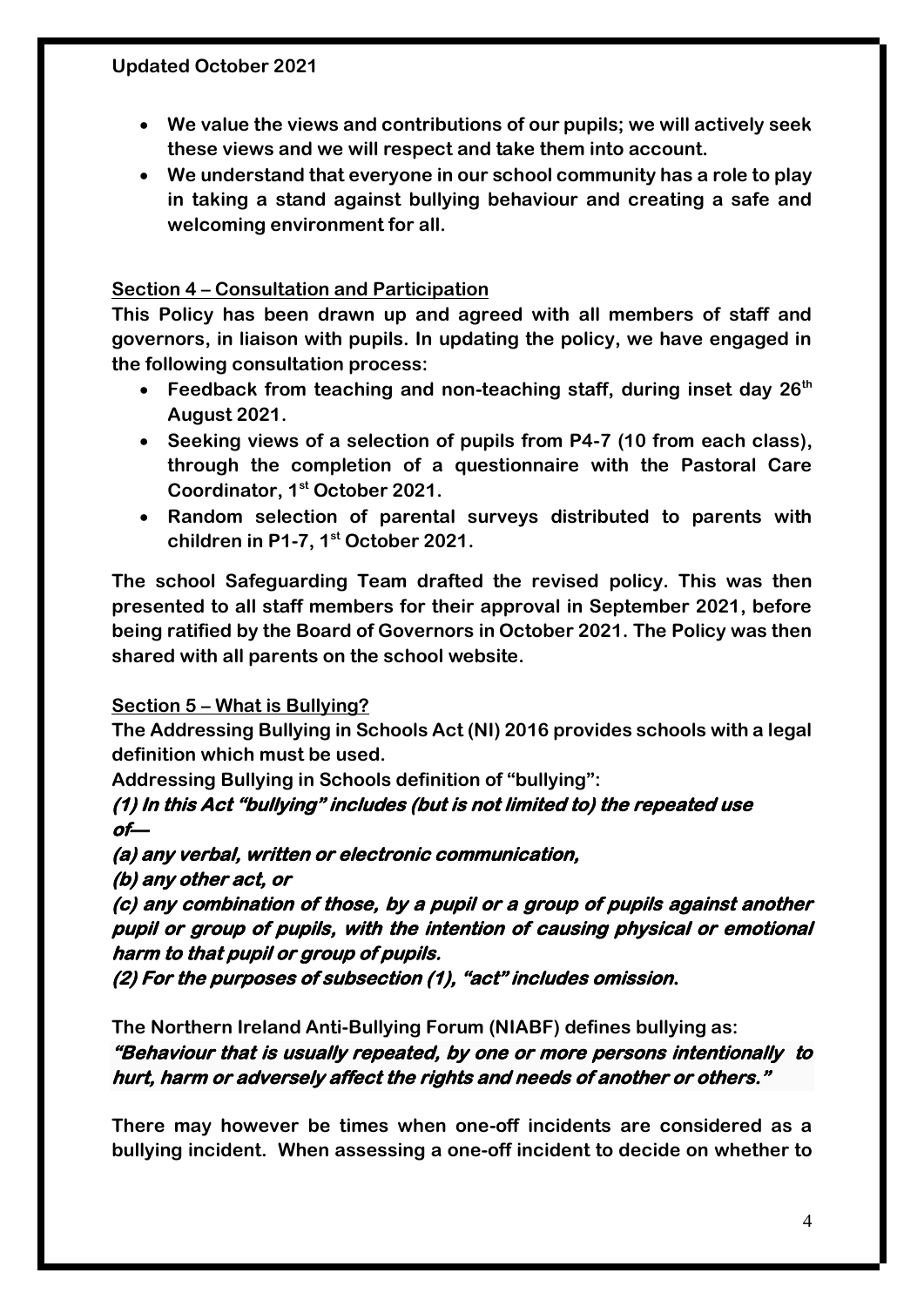**classify it as bullying, Dromintee Primary School staff will consider the following criteria:**

- **severity and significance of the incident**
- **evidence of pre-meditation**
- **impact of the incident on individual(s) (physical/emotional)**
- **impact of the incidents on wider school community**
- **status/nature of previous relationships between those involved**
- **any previous records of incidents involving the individuals**

**Any incidents which are not considered bullying behaviour, will be addressed under the Positive Behaviour Policy. If an incident is deemed as inappropriate behaviour and not bullying behaviour, an inappropriate behaviour form will be completed by a member of staff . This behaviour will be monitored appropriately, as it may require further intervention. (See Appendix 1)**

**The following unacceptable behaviour, when repeated, targeted and intentionally hurtful, may be considered a bullying behaviour:**

- **Verbal or written acts**
	- o **Saying mean and hurtful things to or about others**
	- o **Making fun of others**
	- o **Calling another pupil mean and hurtful names**
	- o **Telling lies or spreading false rumours about others**
	- o **Trying to make other pupils dislike another pupil/s**
- **Physical acts**
	- o **Hitting**
	- o **Kicking**
	- o **Pushing**
	- o **Shoving**
	- o **Material harm, such as taking/stealing money or possessions or causing damage to possessions**
- **Omission (Exclusion)**
	- o **Leaving someone out of a game**
	- o **Refusing to include someone in group work**
- **Electronic Acts**
	- o **Using online platforms or other electronic communication to carry out many of the written acts noted above**
	- o **Impersonating someone online to cause hurt**
	- o **Sharing images (e.g. photographs or videos) online to embarrass someone**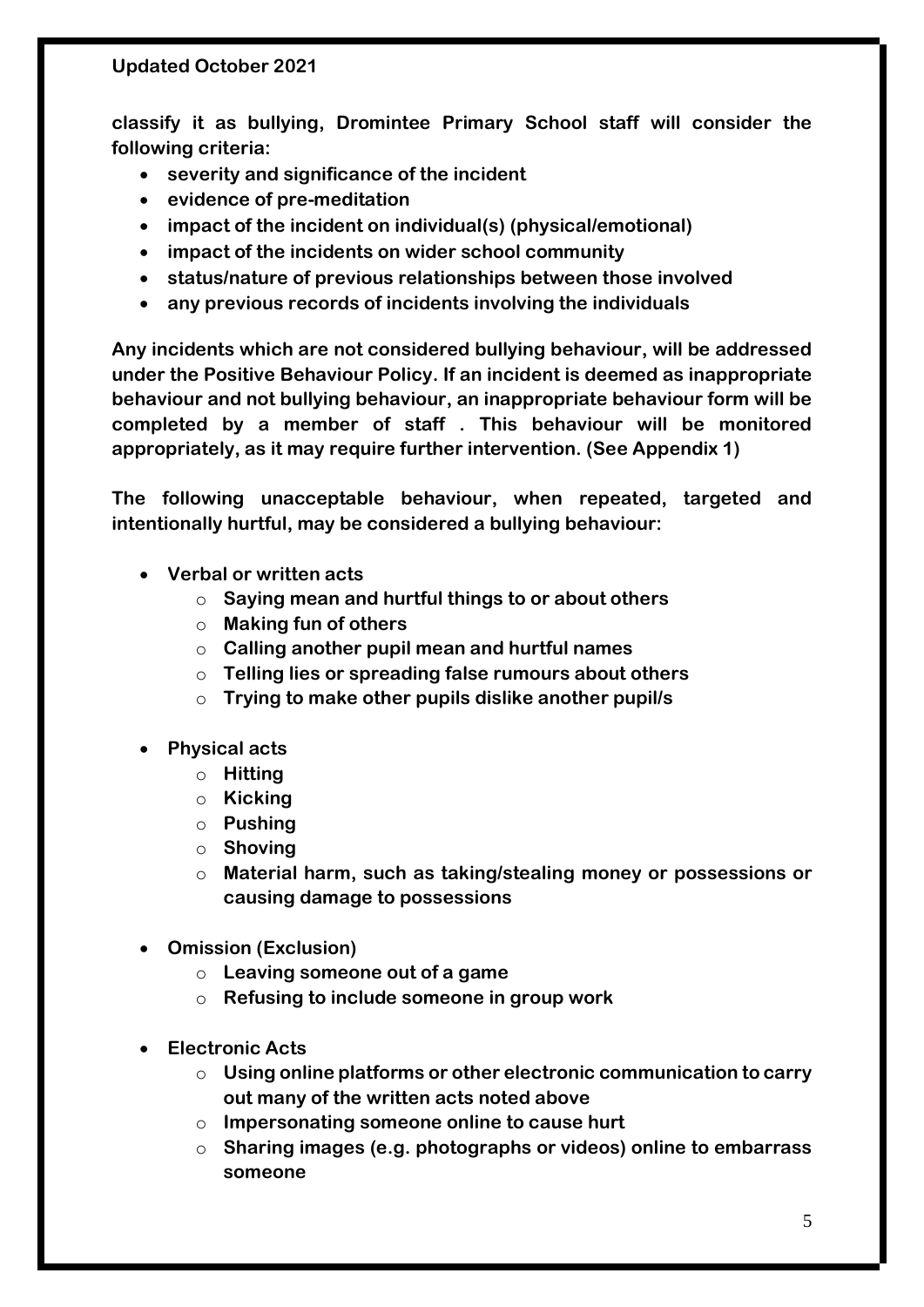**We will work with parents and families, to ensure that they share the responsibility and have awareness of keeping safe online. Children will be taught 'netiquette' and through the Keeping Safe Programme, will learn how to become digitally resilient.**

**\*Please note: This is not an exhaustive list and that other behaviour which fits with the definition, may be considered bullying behaviour.**

**There are various motivations behind bullying behaviour, including those named in the Act. These include, but are not limited to:**

- ➢ **Age**
- ➢ **Appearance**
- ➢ **Breakdown in peer relationships**
- ➢ **Community background**
- ➢ **Political affiliation**
- ➢ **Gender identity**
- ➢ **Sexual orientation**
- ➢ **Pregnancy**
- ➢ **Marital status**
- ➢ **Race**
- ➢ **Religion**
- ➢ **Disability / SEN**
- ➢ **Ability**
- ➢ **Looked After Child status**
- ➢ **Young Carer status**

**Bullying behaviour is an emotive issue, therefore it is essential that we ensure we use supportive, understanding language when discussing these matters. For that reason, we will avoid referring to a pupil as 'a bully' or 'a victim'. Rather, we will use the terms:**

- **A child displaying bullying behaviours**
- **A child experiencing bullying behaviours**

**We encourage all members of the school community to use this language, when discussing bullying incidents. This includes pupils, staff and parents.**

**Emotional or psychological harm and physical harm are defined within DE Guidance as:**

**Emotional or psychological harm**  $\sim$  'intentionally causing distress or **anxiety by scaring, humiliating or affecting adversely a pupil's selfesteem.'**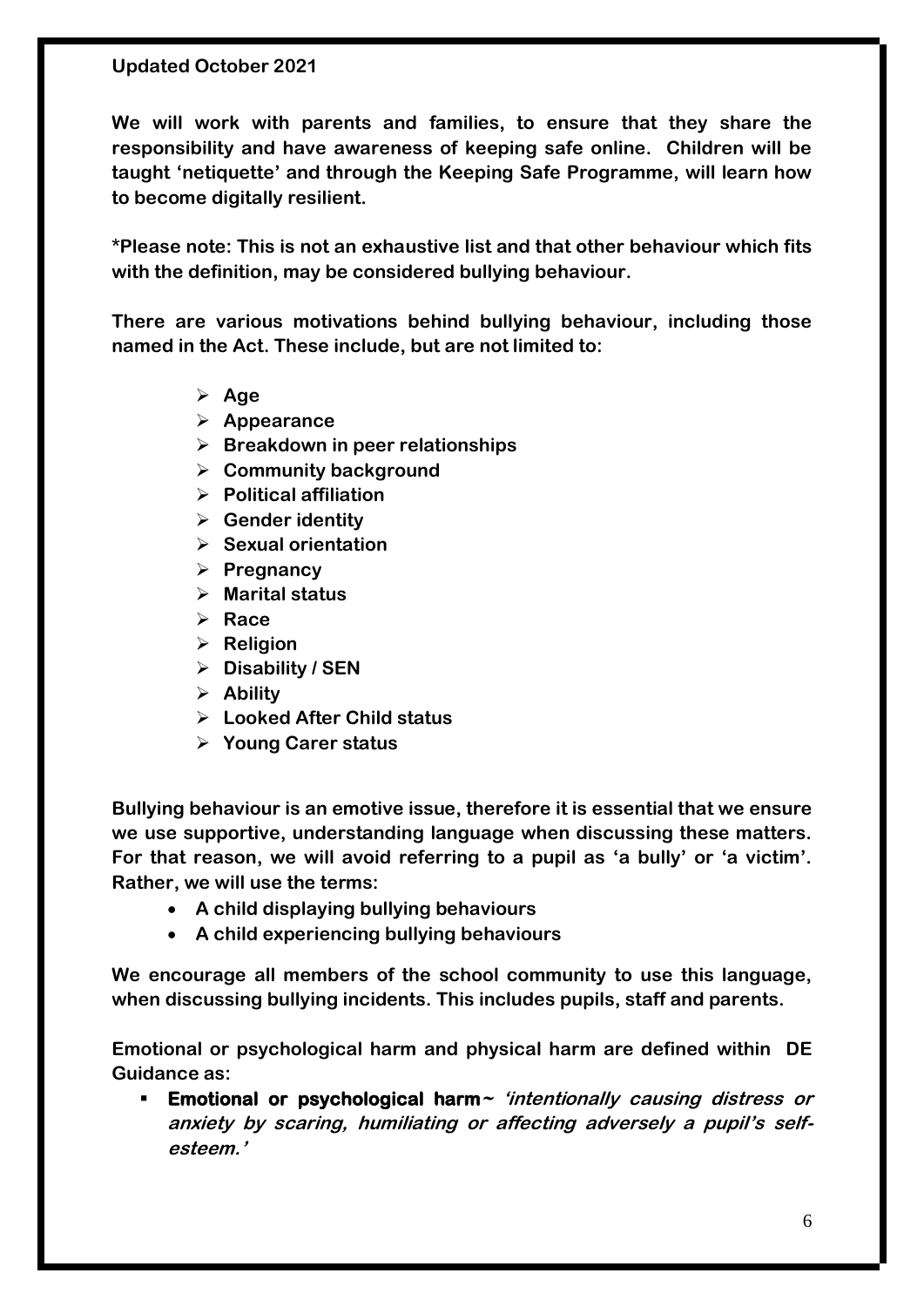▪ **Physical harm~ 'intentionally hurting a pupil by causing injuries such as bruises, broken bones, burns or cuts.**

#### **Section 6 – Preventative Measurers**

**The focus for all anti-bullying work should be in preventing bullying behaviour and creating a safe learning environment. We believe that the robust implementation of preventative measures will greatly assist in reducing the incidences of potentially bullying behaviour. In Dromintee Primary School we have implemented a range of preventative measures to reduce the incidences of bullying behaviour. These measures include:**

- **The role of the Pastoral Care team, made up of P6-7 pupils (academic year 2021-2022). The role of Pastoral Care Team has been communicated to the school community through assemblies and through the Pastoral Care notice board in the Key Stage 2 resource area. They have set up "Worry Boxes" in both the Foundation Stage and Key Stage 2 Resource Areas, which allow pupils to write down any worries they have. These are checked twice daily. The Pastoral Care Team also patrol designated areas in the playground daily and help pupils who go to the 'Buddy Stops' located throughout the playground. The Pastoral Care team try to resolve problems or worries which their peers have. If a problem arises beyond their ability, they inform a member of the Safeguarding Team Mrs F. Fearon (DT/Pastoral Care Coordinator), Mrs M. Kelly (Vice-Principal/DDT) or Mrs W. McKeown (Principal). Confidentiality is of the utmost importance amongst the Pastoral Care Team.**
- **Our pastoral programmes have been informed by the pupil voice which was elicited through questionnaires, (distributed March/April 19 P1-7 and October 2021 P4-7) and the Pastoral Care Team's work in their class and the younger classes in the school. Due to Covid-19 restrictions in the academic year 2020-2021 it was more difficult for the Pastoral Care Team to carry out their work. It is hoped that during the academic year of 2021-2022 that the Pastoral Care Team will be able to carry out increased duties again.**
- **P6-7 (20 pupils) Pastoral Care Team Members 2021-2022, have completed 4 weekly training sessions delivered by Action Mental Health in peer listening and will be known as 'Peer Pals.' This will further enhance their skills as Pastoral Care Team Members. These pupils will train further pupils in the second/third terms in becoming 'Peer Pals.'**
- **Anti-bullying ambassadors – the Pastoral Care Team have previously been trained by the Diana Awards. The Ambassadors have created a rap detailing their work, to help remind pupils where they can find help if they are experiencing bullying behaviour, feeling sad or have a worry. This will be communicated again through school assemblies. Pupils**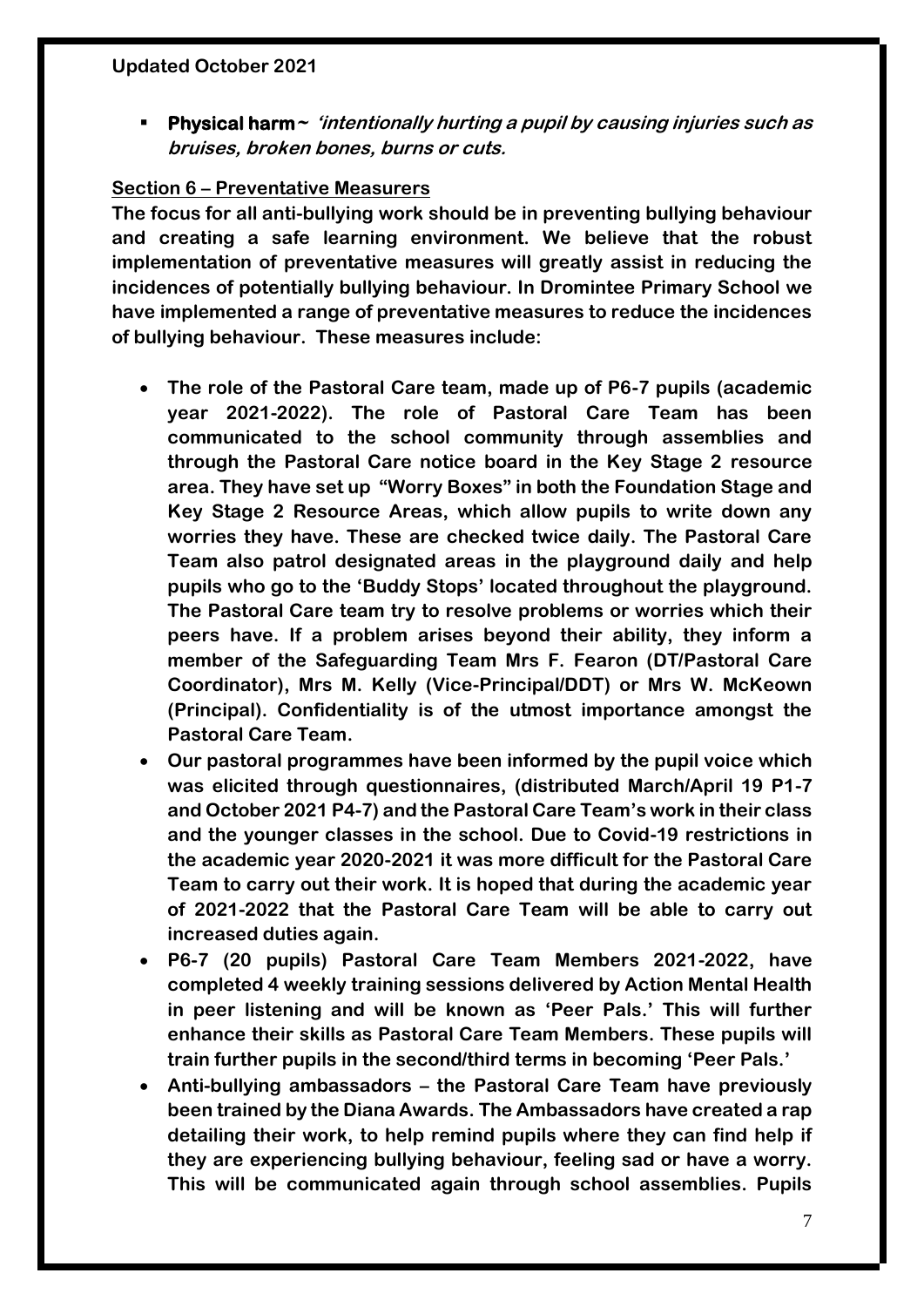**have also drafted a pupil friendly anti-bullying policy. This will be finalised in term 2 and distributed to all pupils.**

- **The Pastoral Care Team also present termly 'Kindness Awards,' to those pupils who they observe demonstrating random acts of kindness to their peers. These pupils are selected when the Pastoral Care Team 'go undercover.' Pupils are then presented with a certificate at assembly when the Pastoral Care Team, give reasons as to why each pupil from P1-7 was selected.**
- **The delivery of the whole school NSPCC Keeping Safe Programme (first delivered 2018-2019), though our preventative curriculum work. It is taught over the 3 terms with an introductory assembly for each theme. Homework is set based on each lesson, so that families are aware of the lesson content and can reinforce the Keeping Safe messages at home.**
- **Ethos and Pastoral Care: We will seek to be a "listening school" in which pupils are encouraged to express their feelings, fears and concerns. This will be facilitated through the annual introduction of our positive behaviour approach, when the class and school rules are devised, by way of negotiation. This message will be regularly reinforced throughout the year at our assemblies.**
- **PDMU: As part of our Pastoral Care Programme, all teachers ensure weekly PDMU lessons are included in our school timetable. Within this safe environment, our pupils are regularly encouraged to think about their feelings and behaviour and how it affects others. We believe that developing empathy at this level, will enable our pupils to see things more readily from the point of view of others. In turn, this will lead to more thoughtful and respectful behaviour.**
- **Staff address issues such as the various forms of bullying behaviour, including the how and why it can happen, through PDMU (e.g. sectarian, racist, homophobic, transphobic, disablist, etc.)**
- **Anti-bullying messages are regularly promoted through the curriculum e.g. inclusion of age-appropriate material, specific to individual subject areas related to bullying behaviour, positive behaviour and inclusion. All pupils participate in the annual NIABF Anti-Bullying Week and Safer Internet Day activities, to promote anti-bullying messages.**
- **Through the preventative curriculum, pupils are involved in a number of activities to promote positive emotional health and wellbeing (e.g. All pupils P1-7 (and staff) participated in workshops delivered by Action Mental Health in term 3 2021.) Staff also plan for a number of activities such as mindfulness/breathing activities/yoga etc. to help promote positive emotional health and well-being.**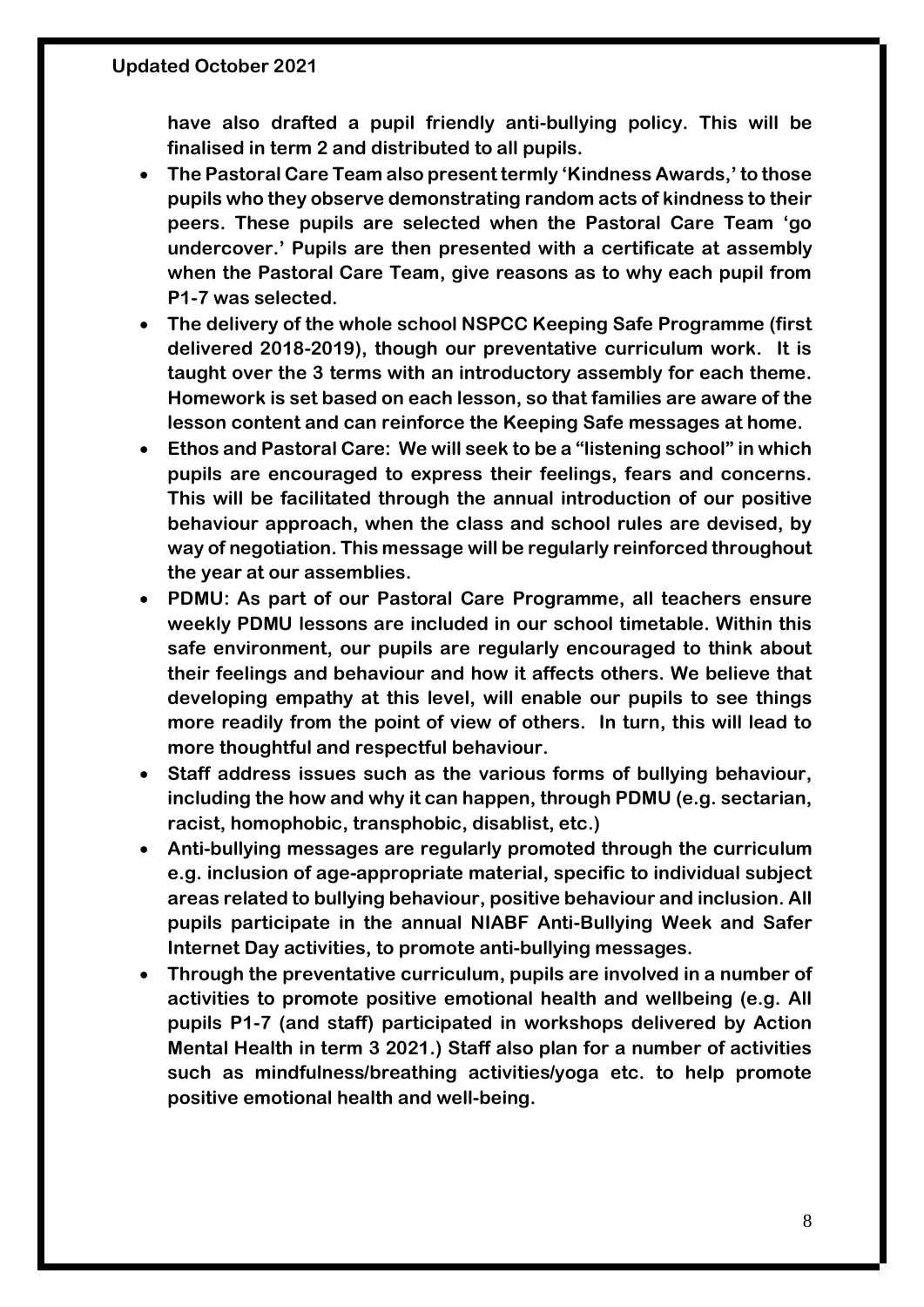- **The wider curriculum: Study and discussion on the theme of bullying behaviour, is also developed in response to texts which are met in the Literacy and Religion programmes of study. Role-play situations may be devised to help pupils deal with possible bullying behaviour scenarios. Similarly pupils may benefit from being placed in situations, which require them to see things from the pupil who is experiencing bullying behaviour point of view. We assume a role in teaching social skills in a conscious way and as teachers our aim is to develop a caring co-operative ethos in our school and to make the school day as happy and productive as possible.**
- **Rewarding Good Behaviour: As a school we constantly aim to raise awareness and understanding of the positive behaviour expectations as set out in our Positive Behaviour Policy. We use a variety of methods to reward and encourage good behaviour e.g. verbal praise in class, giving of responsibility tasks, acknowledgement by principal, recognition in class/assemblies and affirmation and acknowledgement by staff members. Conduct at break and dinner times is also monitored and positive behaviour commented on.**
- **Development of effective strategies for the management of unstructured times e.g. break time, lunch.**
- **Anti- Bullying messages are placed strategically throughout the school environment as reminders of good practice for the pupils: e.g. large display posters in Assembly Hall.**
- **Provision and promotion of extra and co-curricular activities, aimed at supporting the development of effective peer support relationships and networks. For example, Burns Sports activities/ Art (nurture groups) with Julia, afterschool Gaelic with Greg (P6/P7)/ Gardening Club (Finnegans Nursery).**
- **The school website and learning platforms of Google Classroom and Seesaw, are used by staff to reinforce key messages within the area of Anti-Bullying e.g. Pastoral Care section on the website updating parents and community of pupil activities and school initiatives.**

**Preventing bullying behaviour on the journey to and from school:**

• **Development of a culture where pupils take pride in their school and are viewed as ambassadors for Dromintee Primary School within the community. This includes regular reminders of the positive behaviour expectations of pupils, whilst travelling to and from school.**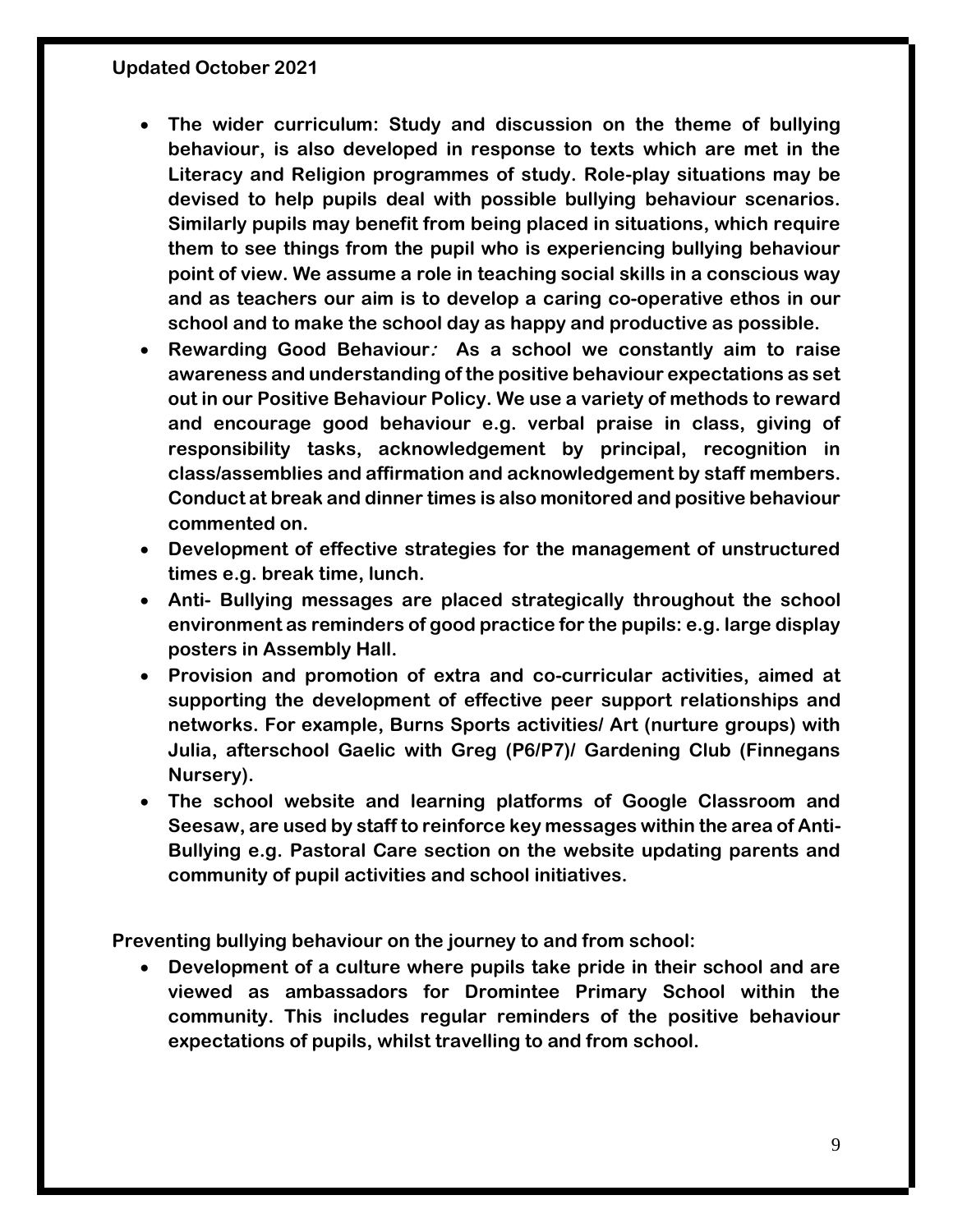- **Measures to empower pupils to challenge inappropriate and unacceptable behaviour of their peers during the journey to and from school e.g. peer monitoring systems on school bus.**
- **Regular engagement with transport providers: EA Transport to ensure effective communication and the early identification of any concerns.**
- **Appropriate deployment of staff to support the transition from school day to journey home e.g. staff bus rota and procedure for safe handover.**

**We raise pupil's awareness of the nature and impact of online bullying and support our pupils to make use of the internet in a safe, responsible and respectful way. We do this by:**

- **Addressing key themes of online behaviour and risk through PDMU/RE and ICT, including understanding how to respond to harm and the consequences of inappropriate use.**
- **Participation in whole school annual Anti-Bullying Week activities (November).**
- **Engagement with key statutory and voluntary sector agencies, e.g. C2k, PSNI, Public Health Agency, Safeguarding Board for NI, e-Safety Forum to support the promotion of key messages.**
- **Participation in whole school annual Safer Internet Day (February) and promotion of key messages throughout the year.**
- **Development and implementation of robust and appropriate policies in related areas e.g. E-Safety Policy.**

#### **Section 7 – Responsibility**

**Everyone in Dromintee Primary School community, including pupils, parents/carers and staff are expected to respect the rights of others to be safe.**

#### **Responsibilities of Staff**

**We expect our staff to:**

- **Foster in our pupils, self-esteem, self-respect and respect for others.**
- **Demonstrate by example the high standards of personal and social behaviour we expect in our pupils.**
- **Discuss bullying behaviours with all classes, so that every pupil learns about the hurt it causes to both the child who experiences bullying behaviour and to the child who is displaying bullying behaviour.**
- **Continually reinforce the importance of telling a safe adult of staff, about bullying behaviour when it happens.**
- **Be alert to signs of distress and other indications of bullying behaviour.**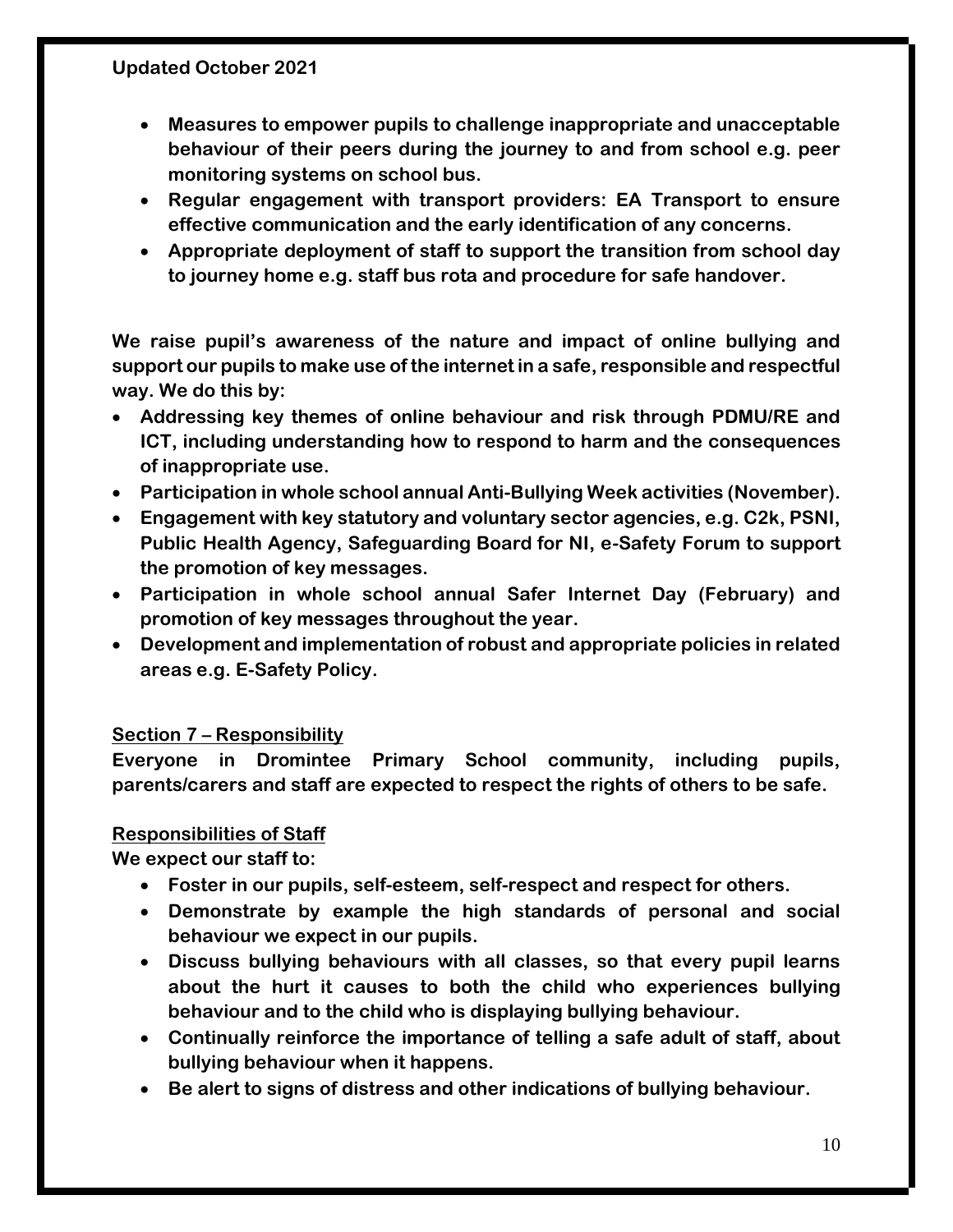- **Listen to children who report that they have experienced bullying behaviour, take what they say seriously and provide reassurance that appropriate action will be taken.**
- **Follow up any concern by a parent about bullying behaviour, report back promptly and fully on the action that has been taken.**
- **Liaise with a member of the Safeguarding Team, following alleged/suspected cases of bullying behaviour, to record and take appropriate action.**
- **Fully engage in activities and competitions organised during Anti-Bullying Week.**
- **Use circle time, PDMU/RE lessons, school assemblies etc. to promote opportunities to discuss the subject.**

#### **Responsibilities of Support Staff and other adults connected with the school for Clubs and Activities**

- **All staff and adults working with pupils (including peripatetic teachers, music tutors, sports coaches and adults leading after-school activities), should be vigilant in looking out for signs of bullying behaviour.**
- **They should report any incident of bullying behaviour or suspected bullying behaviour, to the class teacher or in the absence of the teacher, a member of the Safeguarding Team.**
- **During break and lunch time, supervisory staff will assist with playground games and help maximise the use pupils make of the play equipment and playground markings. They will closely monitor involvement in activities.**

#### **Responsibilities of our Pupils**

**We expect our pupils to:**

- **Tell a safe adult if they are experiencing bullying behaviour.**
- **Refrain from becoming involved in any form of bullying behaviour.**
- **Report to a member of staff any witnessed or suspected instances of bullying behaviour.**
- **Intervene to protect any pupil who is experiencing bullying behaviour, by reporting the incident to a safe adult.**
- **Cooperate with adults in a truthful manner when working towards resolution.**
- **Build relationships and move forward in a spirit of mutual support.**

#### **Responsibilities of our Parents**

**We ask our parents to support us by:**

• **Advising their children to report any incidents of bullying behaviour to their teacher or any staff member.**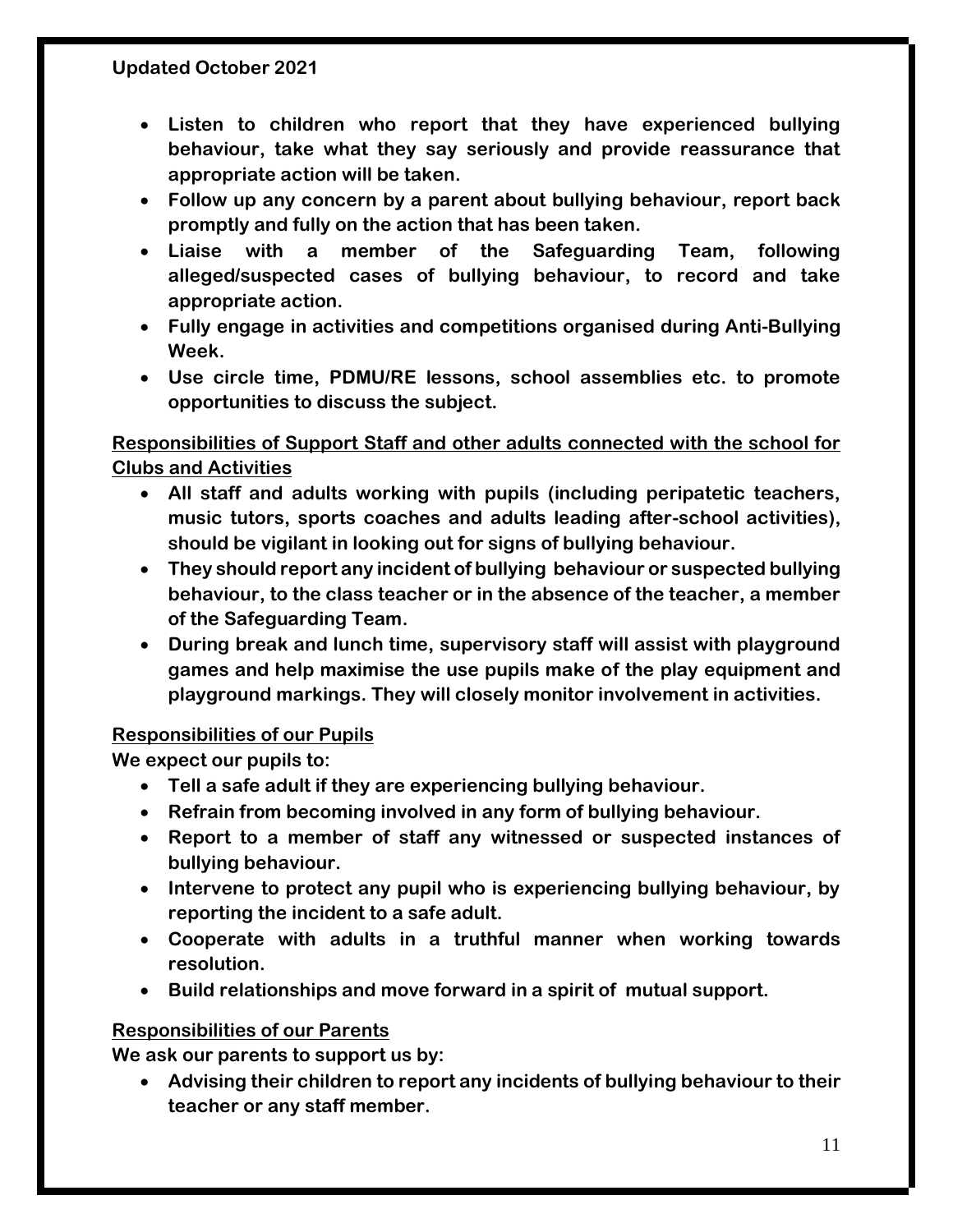- **Informing the school of any suspected bullying behaviour as soon as possible.**
- **Advising their child not to retaliate to any form of bullying behaviour.**
- **Co-operate with the school in matters of bullying behaviour if their child is experiencing bullying behaviour or if their child is displaying bullying behaviour.**
- **Understand that the term 'bullying' can be used loosely. Accepting that the school will always seek to establish accurate accounts of events, when determining whether or not an incident of bullying behaviour has occurred.**

#### **Parents must not approach another child about a behaviour matter or an incident of suspected bullying, at Dromintee Primary School. All concerns must be brought directly to school staff in line with school policy.**

#### **Section 8 – Reporting a Bullying Concern**

#### **Pupils Reporting a Concern**

**Any pupil can raise a concern about bullying behaviour, not just the pupil who is experiencing this behaviour. Through the preventative work previously listed, this message should focus on 'getting help' rather than 'telling'. As such all pupils should be encouraged to 'get help' if they have a concern about bullying behaviour, that they experience or is experienced by another pupil.**

**Pupils can report bullying behaviour concerns, including:**

- **Verbally- talking to a member of staff/speaking to a member of the Pastoral Care Team/stand at the Buddy Stop.**
- **By posting a comment in the 'Worry Box' checked by the Pastoral Care Team twice daily.**
- **By writing a note to a member of staff e.g. in a homework diary.**

#### **Parents/Carers Reporting a Concern**

**Parents/carers can report bullying behaviour concerns by:**

- **In the first instance all bullying behaviour concerns should be reported to the Class Teacher.**
- **Where the parent/carer is not satisfied that appropriate action has been taken to prevent further incidents, or where further incidents have taken place, the concern should be reported to Mrs F. Fearon Pastoral Care Coordinator/Designated Teacher or Mrs M. Kelly Vice-Principal/Deputy Designated Teacher.**
- **Where the parent/carer is not satisfied that appropriate action has been taken by the Pastoral Care Coordinator/Vice-Principal to prevent further incidents,**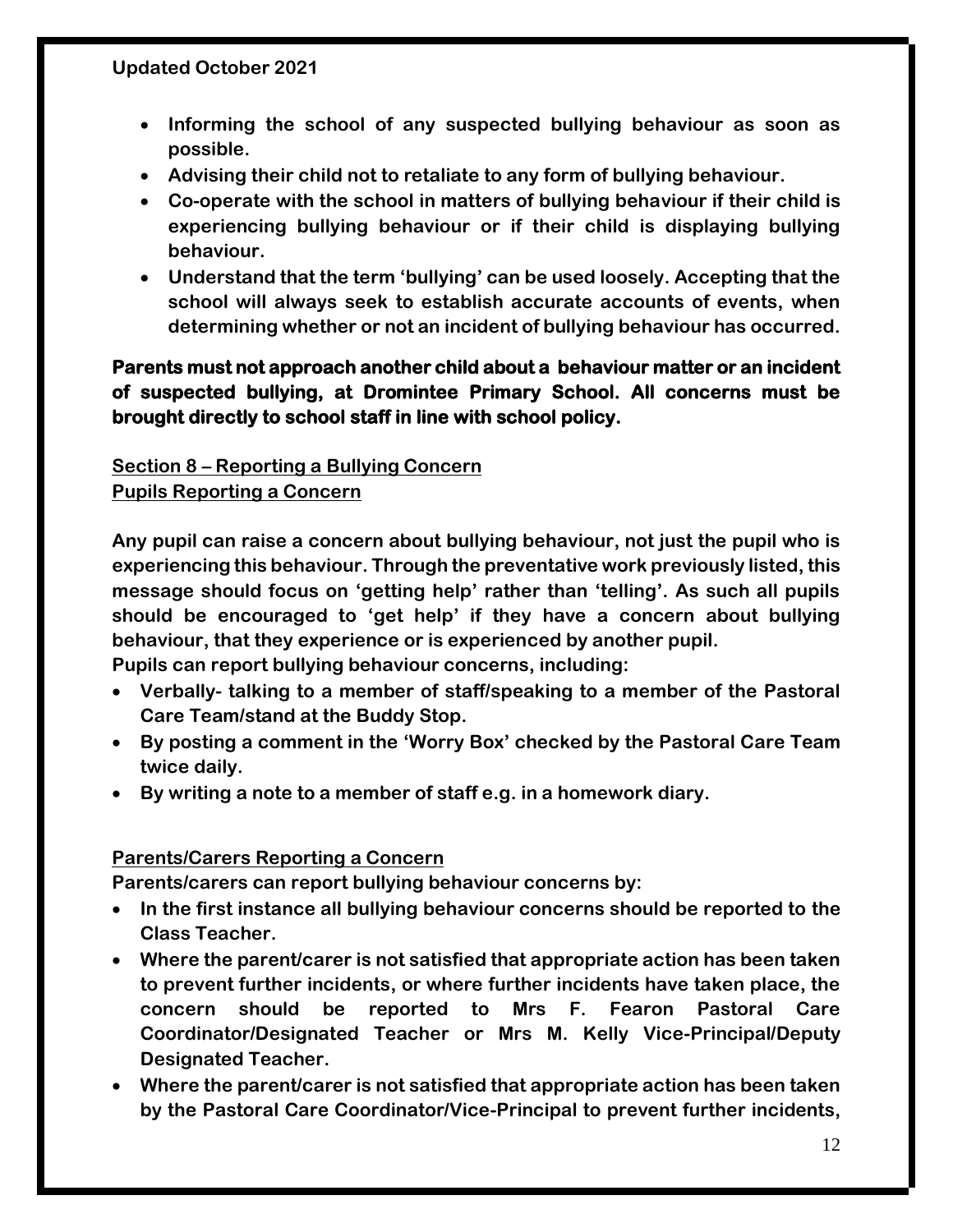**or where further incidents have taken place, the concern should be reported to Mrs W. McKeown Principal.**

- **Where the parent/carer remains unsatisfied that the concern has not been appropriately responded to, the school's complaints procedures should be followed. This usually involves making a formal, written complaint to the Chair of the Board of Governors, Mr Adrian Gray.**
- **It is the responsibility of parents/carers to raise concerns about alleged bullying behaviour with the school at the earliest opportunity. Parents/carers need to encourage their children to react appropriately to bullying behaviour and to not do anything to retaliate or to 'hit back'.**

**While a report of a bullying concern is most likely to come from pupils or their parents/carers, the school will be open to receiving such reports from others.**

**All reports of bullying concerns received from pupils and/or parents/carers, will be responded to in line with this policy and feedback will be made to the person who made the report. However it must be noted that no information about action taken in relation to a pupil, can be disclosed to anyone other than the pupil and his/her parents/carers.** 

#### **Section 9 – Responding to a Bullying Concern**

**The school process outlined below, provides a framework for how we will respond to any bullying concerns identified.**

**A member of staff will complete the Bullying Behaviour Assessment Form (Appendix 2) and will note the actions to be taken.** 

**Staff will:**

- **Clarify facts and perceptions**
- **Check records (Class record file)**
- **Assess the incident against the criteria for bullying behaviour**

**If bullying behaviour has been identified staff will:**

- **Identify any themes or motivating factors**
- **Identify the type of bullying behaviour being displayed**
- **Identify intervention level for pupil experiencing/displaying bullying behaviour**
- **Select and implement appropriate interventions for all pupils involved**
- **Track, monitor and record effectiveness of interventions**
- **Review outcome of interventions**
- **Select and implement further intentions as necessary**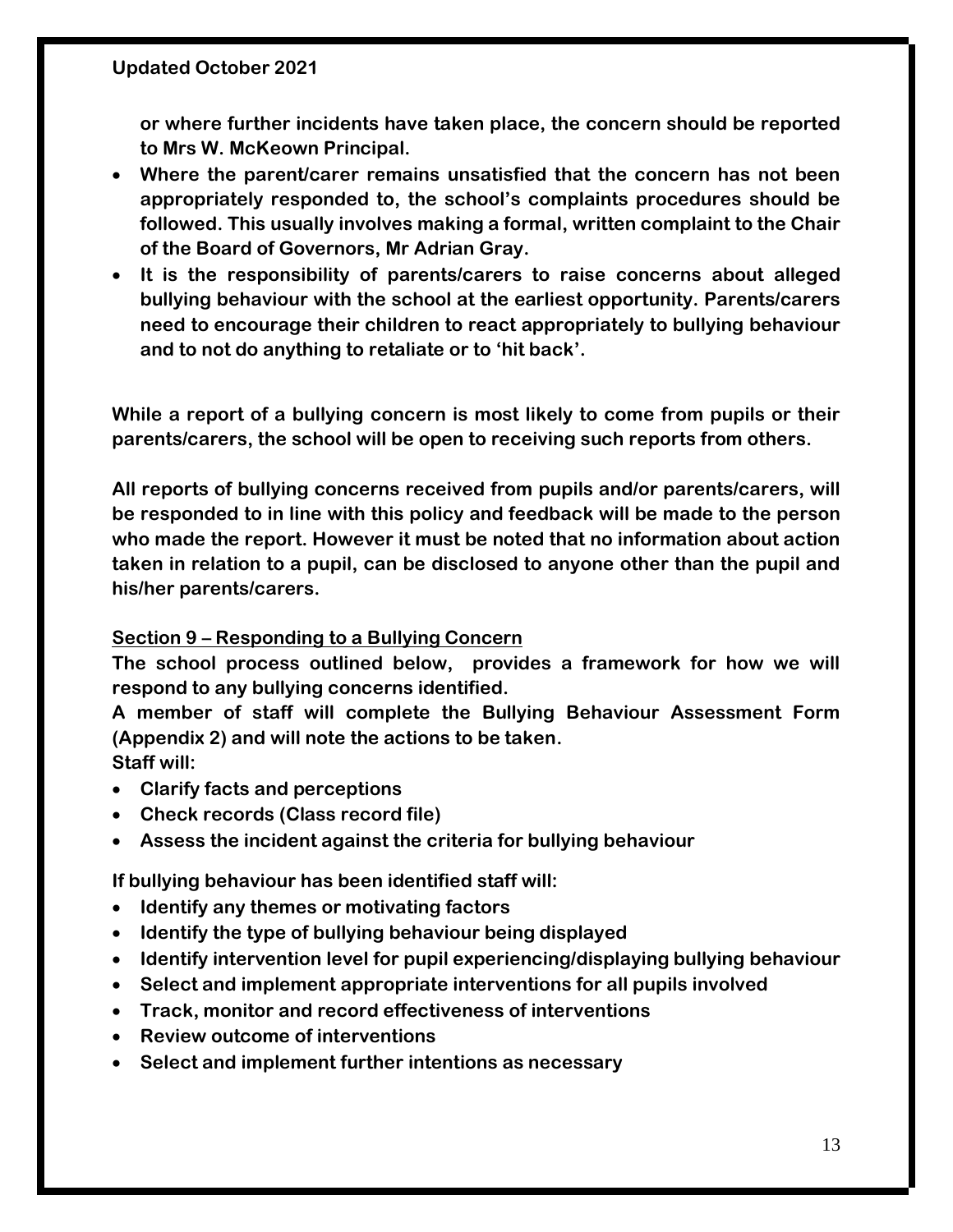**When responding to a bullying concern, staff will implement interventions aimed at responding to the behaviour, resolving the concern and restoring the wellbeing of those involved.** 

**As previously stated, no information about action taken in relation to a pupil can be disclosed to anyone other than the pupil and his/her parents/carers.**

**Below details levels of bullying behaviours and suggested strategies which staff may use when completing a Bullying Behaviour Assessment Form.**

#### **Levels 1-4 of Bullying Behaviour**

#### **Level 1**

**This is deemed to be low level bullying which is often a minor occurrence.**

#### **Level 2**

**This is deemed to be an intermediate level of bullying, which is where bullying is more frequent and more severe.**

#### **Level 3**

**This is deemed to be a more complex form of bullying where the children who are displaying bullying behaviours are resistant to change and where there may be risk factors presenting. This may be a child with additional needs.**

#### **Level 4**

**This is deemed to be a high-risk form of bullying where the child displaying the bullying behaviour may have significant mental health issues, criminal issues or a child presenting with child protection safeguarding concerns.**

**Examples of interventions are outlined below. This is not an exhaustive list.**

**Level 1 interventions include: quality circle-time, class council sessions, small group discussions, think time discussion sheets with reviews, rule reminding exercises, sorry cards/notes, conflict resolution steps, behaviour charts etc.** 

**Level 2 interventions include: small group interventions through circle-time and circle of friends, 1:1 discussion, informal discussion with parent**

**Level 3 interventions include: individual pupil interventions, external agencies and formal parental involvement**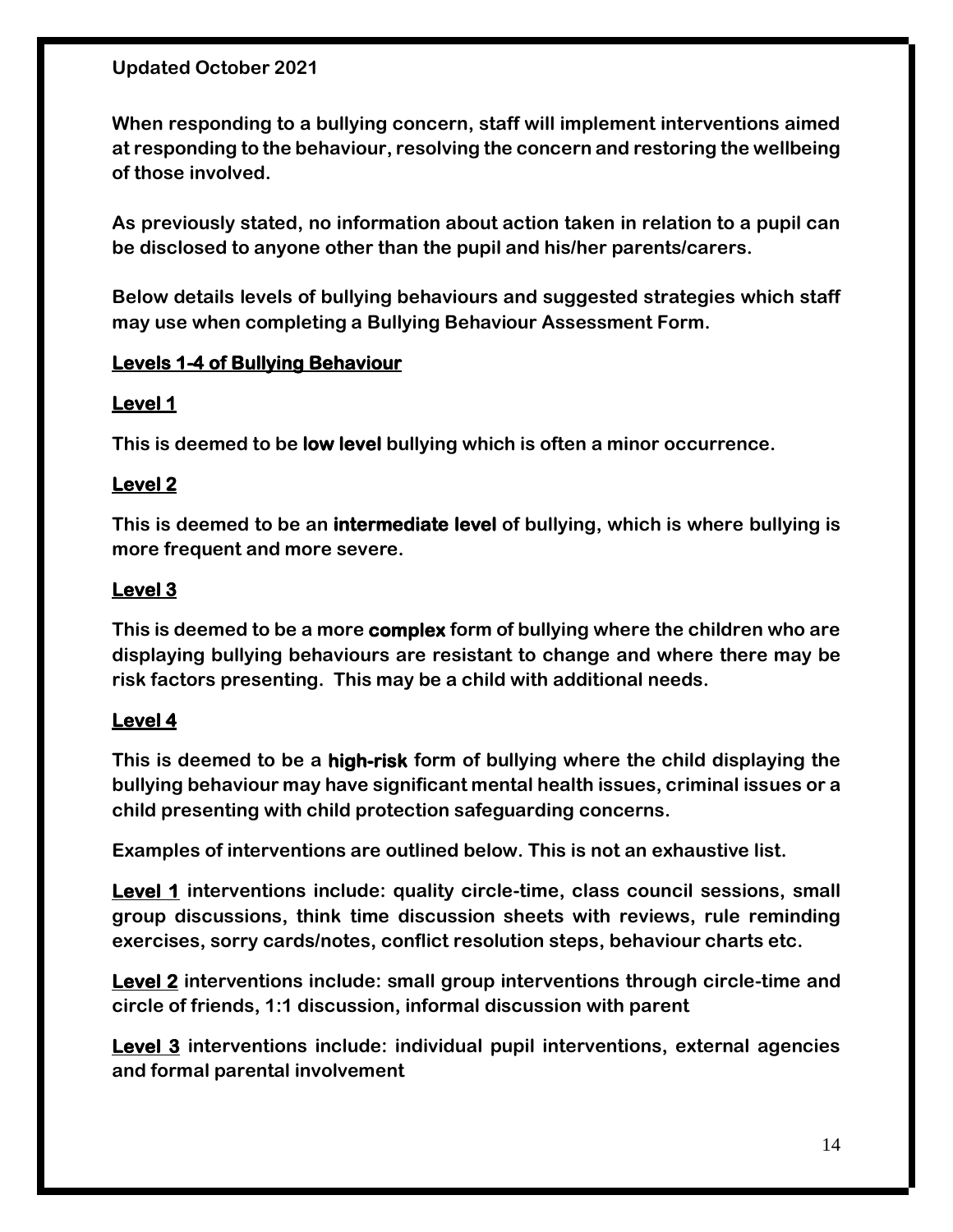**Level 4 interventions include: work with Positive Behaviour Policy and/or investigative agencies such as PSNI, with the view to suspend or expel**

#### **1. Reviewing the situation**

**Serious situations will be monitored and formally reviewed within one month of the initial report. This will be done by the class teacher, Pastoral Care Coordinator/Vice-Principal or Principal in cooperation with other teachers, pupils and parents concerned.**

#### **2. Involvement of other agencies in provision of support**

**When necessary, the school will draw on support from a range of outside agencies. In most instances, the school will seek to deal with the situation from within its own resources. However, if it becomes clear at level 3 or 4 that outside help is needed, the school will not hesitate to avail of it. If concerns persist and there are concerns by either school or parents, a child may be referred to outside agencies for extra support.**

**External partnerships may include:**

- **Liaison with other board support services (support from SpLD, EWO, EA: BST, EBD, CCMS)**
- **Health and social services (Family Support Hub)**
- **Procedures for involving these services: Referral made by SENCO/Pastoral Care Co-ordinator/Principal after consultation with teachers & parents.**

#### **Section 10 – Recording**

**The school will record all relevant information related to reports of bullying behaviour in individual class file, including:**

- **how the bullying behaviour was displayed (the method)**
- **the motivation for the behaviour**
- **how each incident was addressed by the school**
- **the outcome of the interventions employed**

**Each class teacher will be responsible for securely storing their own class file, throughout the academic year.** 

**Department of Education guidance to schools encourages the use of the SIMS Behaviour Management Module for record keeping. This is something the school will think of adapting in 2023.**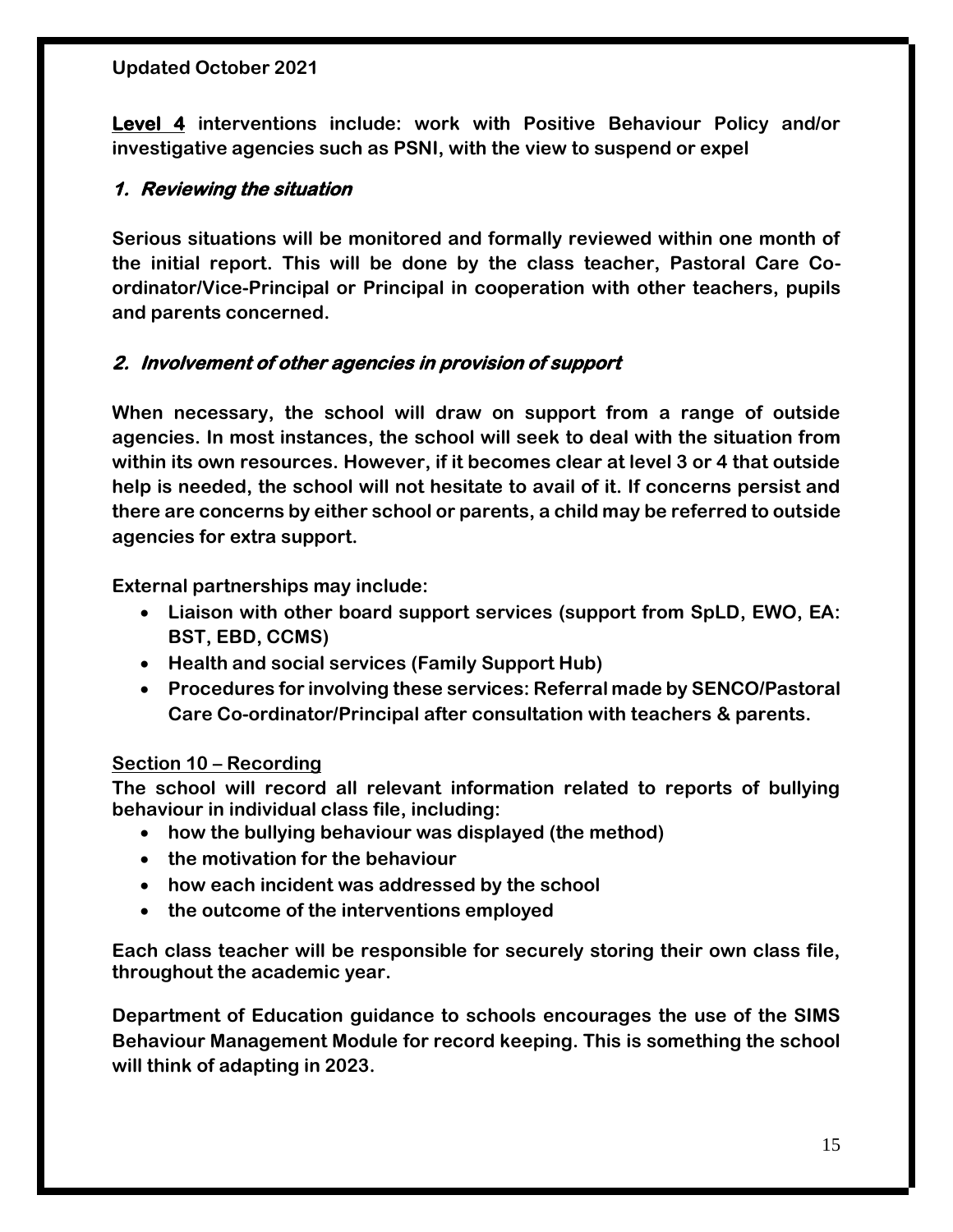**All records will be maintained in line with relevant data protection legislation and guidance. Records will be kept securely until the pupil is 23 years old (26 years old Special Educational Needs). Access to these records will be restricted and only provided to appropriate members of school staff.** 

**Collated information regarding incidents of bullying and alleged bullying behaviour will be used to inform the future development of anti-bullying policy and practice within the school.** 

#### **Section 11 – Professional Development of Staff**

**We at Dromintee Primary School recognise the need for appropriate and adequate training for staff, including teaching and non-teaching school staff. As such we:**

- **Are committed to ensuring that teaching and non- teaching staff are provided with appropriate opportunities for professional development as part of the school's ongoing Continued Professional Development (CPD) provisions.**
- **Will note the impact of the training given on both the policy and its procedures - e.g., any amendments made, inclusions added etc. will be noted.**
- **Will ensure that there will be opportunities for safeguarding training afforded to Governors and all staff.**
- **Will ensure that CPD records will be kept and updated regularly.**

#### **Section 12 – Monitoring and Review of Policy**

**Implementation of this policy will be monitored by the Principal Mrs W. McKeown, Deputy Designated Teacher/Vice-Principal Mrs M. Kelly and Designated Teacher/Pastoral Care Coordinator Mrs F. Fearon and class teachers where appropriate, in consultation with staff, parents and pupils. To appropriately monitor the effectiveness of the Anti-Bullying Policy the Board of Governors will:**

- **maintain a standing item on the agenda of each meeting of the Board where a report on recorded alleged/confirmed incidents of bullying behaviour will be noted**
- **identify trends and priorities for action**
- **assess the effectiveness of strategies aimed at preventing bullying behaviour**
- **assess the effectiveness of strategies aimed at responding to bullying behaviour**

**Feedback from ongoing monitoring will inform amendments and new ideas and strategies will be incorporated accordingly.**

**It is a legal requirement that the Anti-Bullying Policy be reviewed at intervals of no more than four years. However, this policy will be reviewed following any**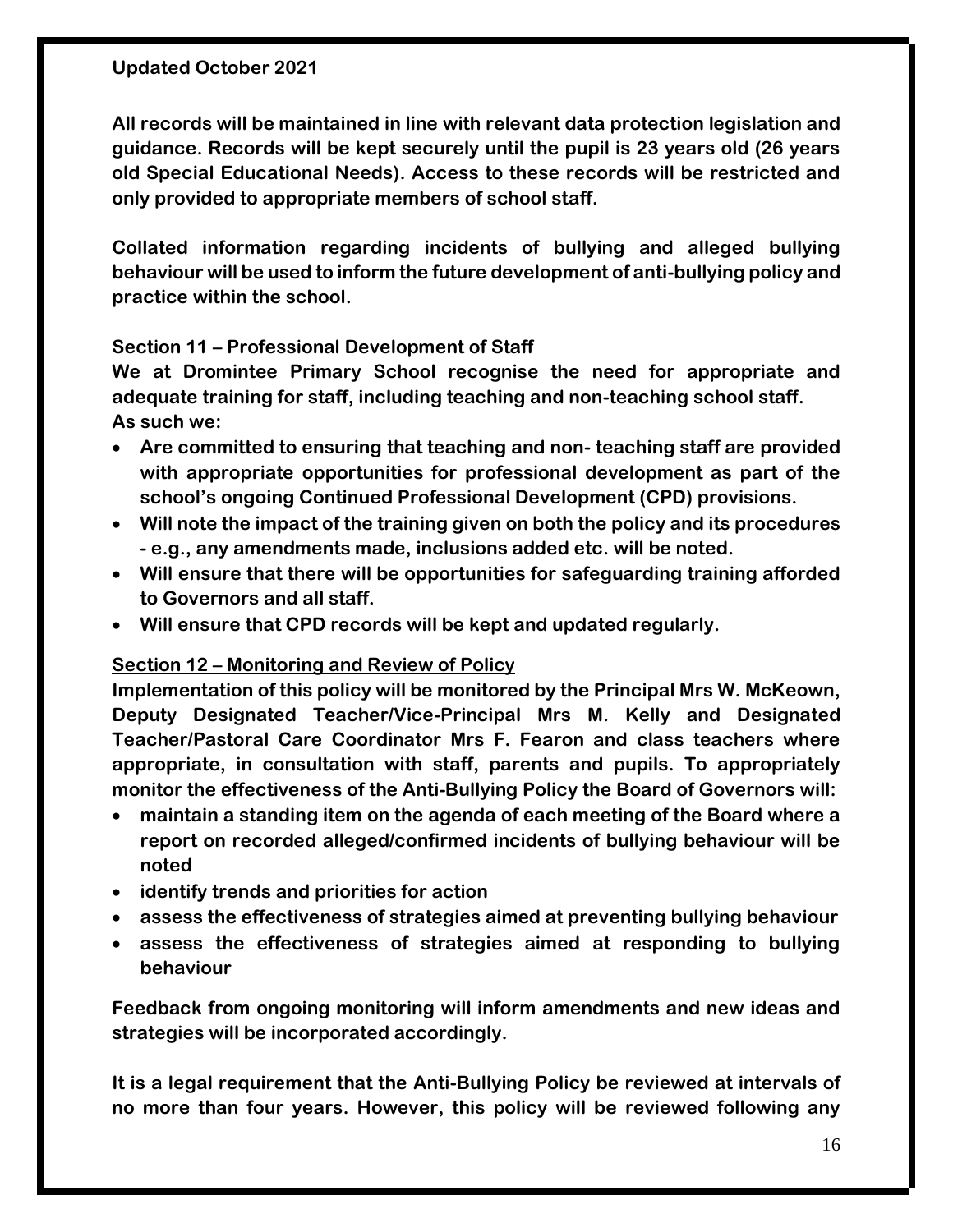**incident which highlights the need for such a review. It must also be reviewed when directed to by the Department of Education and in light of new guidance.** 

**This Anti-Bullying Policy will be reviewed as required, in consultation with pupils and their parents/carers, on or before October 2025.**

#### **Section 13 – Links to Other Policies**

**This Anti-Bullying Policy forms part of the school's overall Pastoral Care Policies. In the development and implementation of this Anti-Bullying Policy, the Board of Governors have been mindful of related policies.** 

• **Positive Behaviour Policy**

**It links with our Positive Behaviour Policy, in which the school promotes high standards of behaviour, details the standards of behaviour which are considered inappropriate, and the restorative approach implemented in rebuilding harmonious relationships.**

• **Safeguarding and Child Protection Policy**

**It links with our Safeguarding and Child Protection Policy, which strives to protect children from harm and develop their personal safety strategies.**

• **Special Educational Needs Policy**

**It links with our Special Educational Needs Policy which outlines the school's practice in facilitating the particular needs of individual children, including behavioral issues.**

• **E-Safety Policy** 

**It links with our E-Safety Policy in which the school outlines the steps taken to ensure children's safety when utilizing ICT.**

- **Health and Safety Policy**
- **Relationships and Sexuality Education**
- **Educational Visits**
- **Staff Code of Conduct**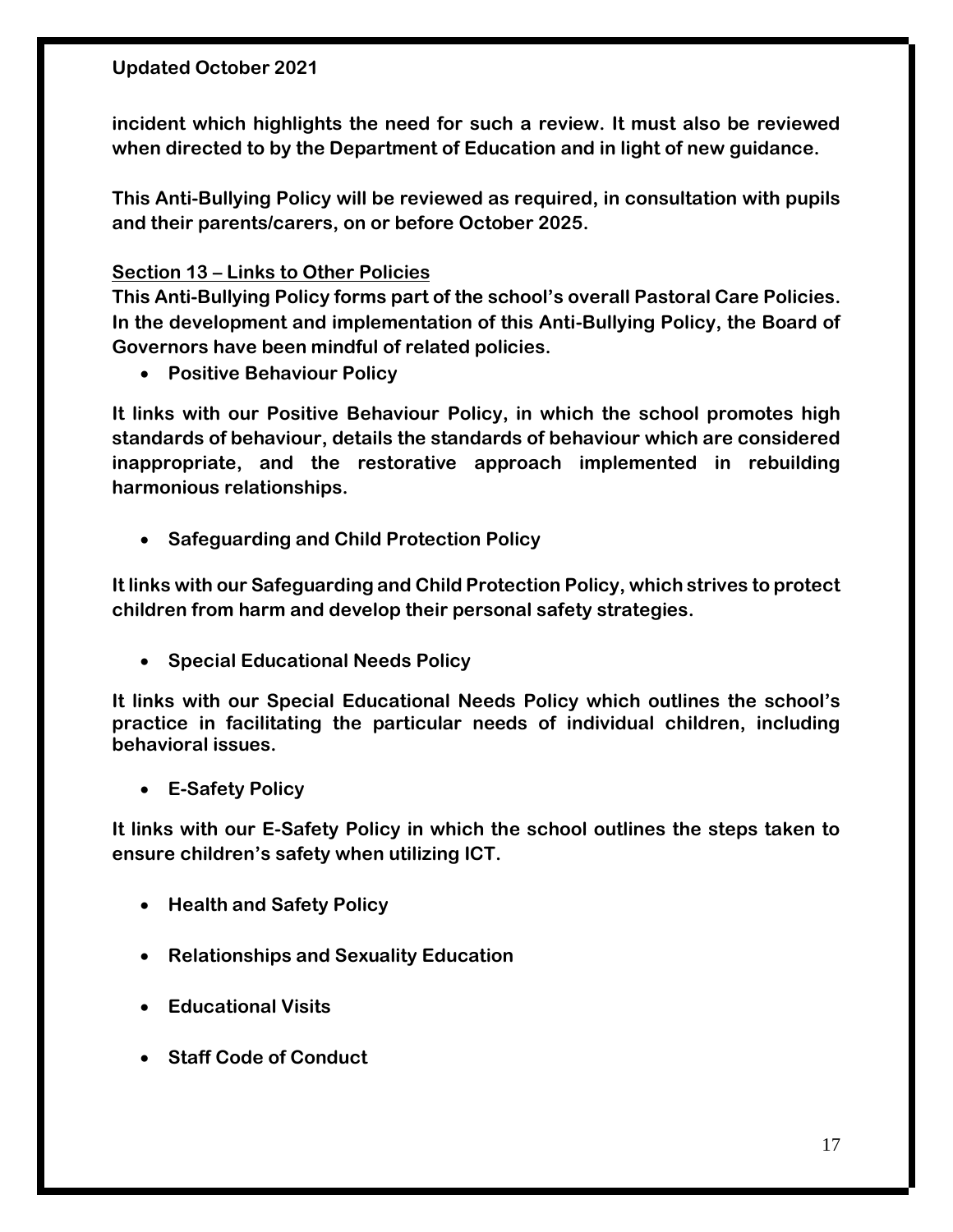## **Appendices:**

**Appendix 1: Inappropriate Behaviour Concern Record**

**Appendix 2: Bullying Concern Assessment Form (BCAF)**

**Appendix 3: Examples of Think Time Discussion Sheets & Review** 

**Appendix 4: NIABF Restorative Questioning Guide**

**Appendix 5: High-Scope Steps To Help Pupils Resolve Conflicts**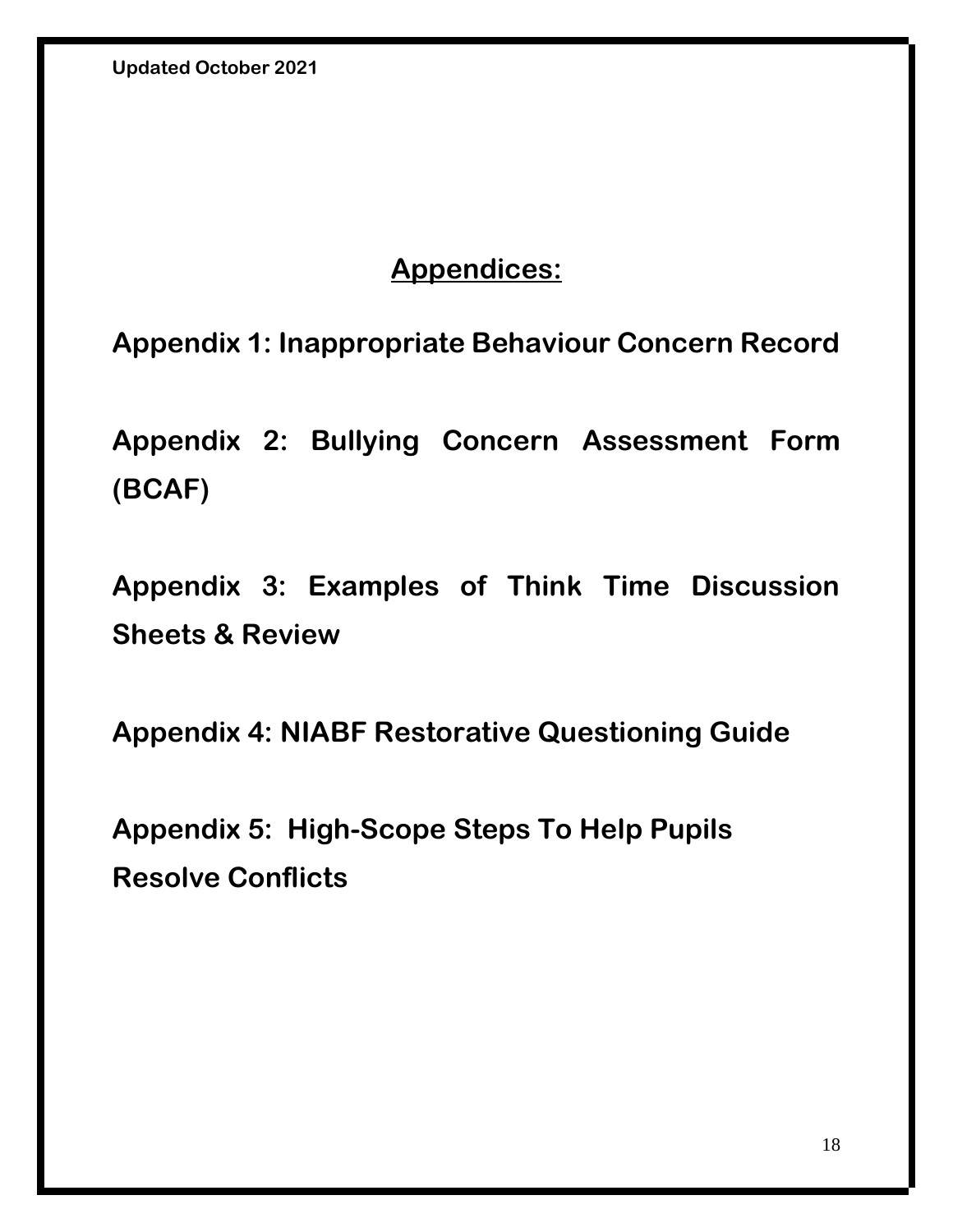#### Appendix 1

#### Inappropriate Behaviour Concern Record

Record of interventions and strategies used following an incident of inappropriate behaviour.

Pupil(s) who experienced inappropriate behaviour

Pupil(s) who displayed inappropriate behaviour

Date: \_\_\_\_\_\_\_\_\_\_\_\_\_\_\_\_\_\_\_\_\_\_\_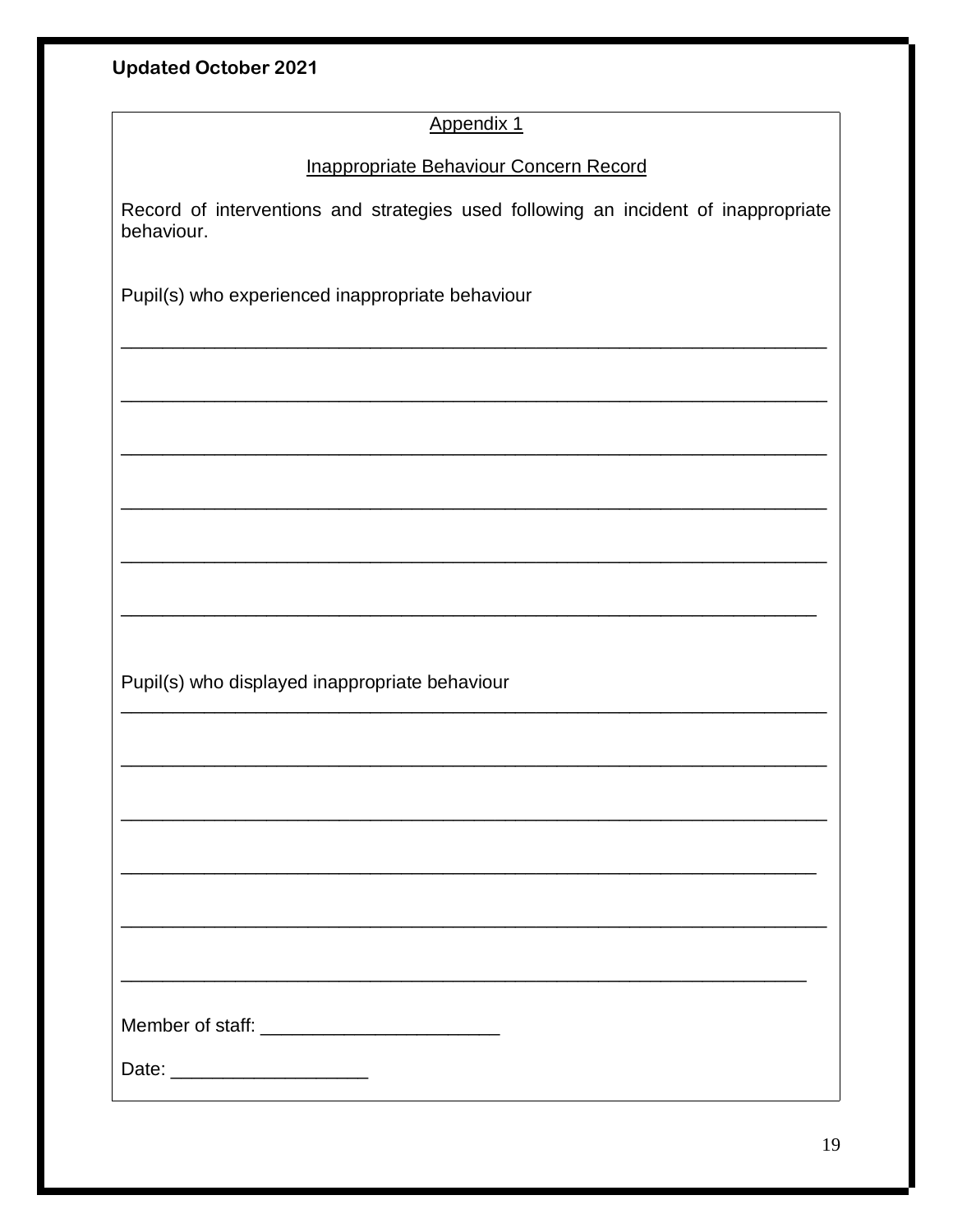#### **Appendix 2**

#### **Bullying Concern Assessment Form Incident Date:**

| <b>Pupils Involved</b> | <b>Role</b> | <b>Incident</b><br><b>Date</b> | Gender | <b>DOB</b> | <b>Year and</b><br>Reg |
|------------------------|-------------|--------------------------------|--------|------------|------------------------|
|                        |             |                                |        |            |                        |
|                        |             |                                |        |            |                        |

| <b>Incident</b>         | <b>Comments</b> |
|-------------------------|-----------------|
| <b>Bullying Concern</b> |                 |
|                         |                 |
|                         |                 |

#### *PART 1 - Assessment of Concern Date:*

Addressing Bullying in Schools Act (Northern Ireland) 2016 defines bullying as follows:

(1) In this Act *"bullying" includes (but is not limited to) the repeated use of —*

- *(a) any verbal, written or electronic communication*
- *(b) any other act, or*
- *(c) any combination of those,*

by a pupil or a group of pupils against another pupil or group of pupils, with the intention of causing physical *or emotional harm to that pupil or group of pupils.*

*(2) For the purposes of subsection (1), "act" includes omission.*

|                                                                 | Name(s) | <b>Gender</b> | <b>DOB/Year Group</b> |
|-----------------------------------------------------------------|---------|---------------|-----------------------|
| Person(s) reporting concern                                     |         |               |                       |
| Name of pupil(s)<br>experiencing alleged<br>bullying behaviour  |         |               |                       |
| Name of Pupil(s)<br>demonstrating alleged<br>bullying behaviour |         |               |                       |
| Check records for previously recorded incidents                 |         |               |                       |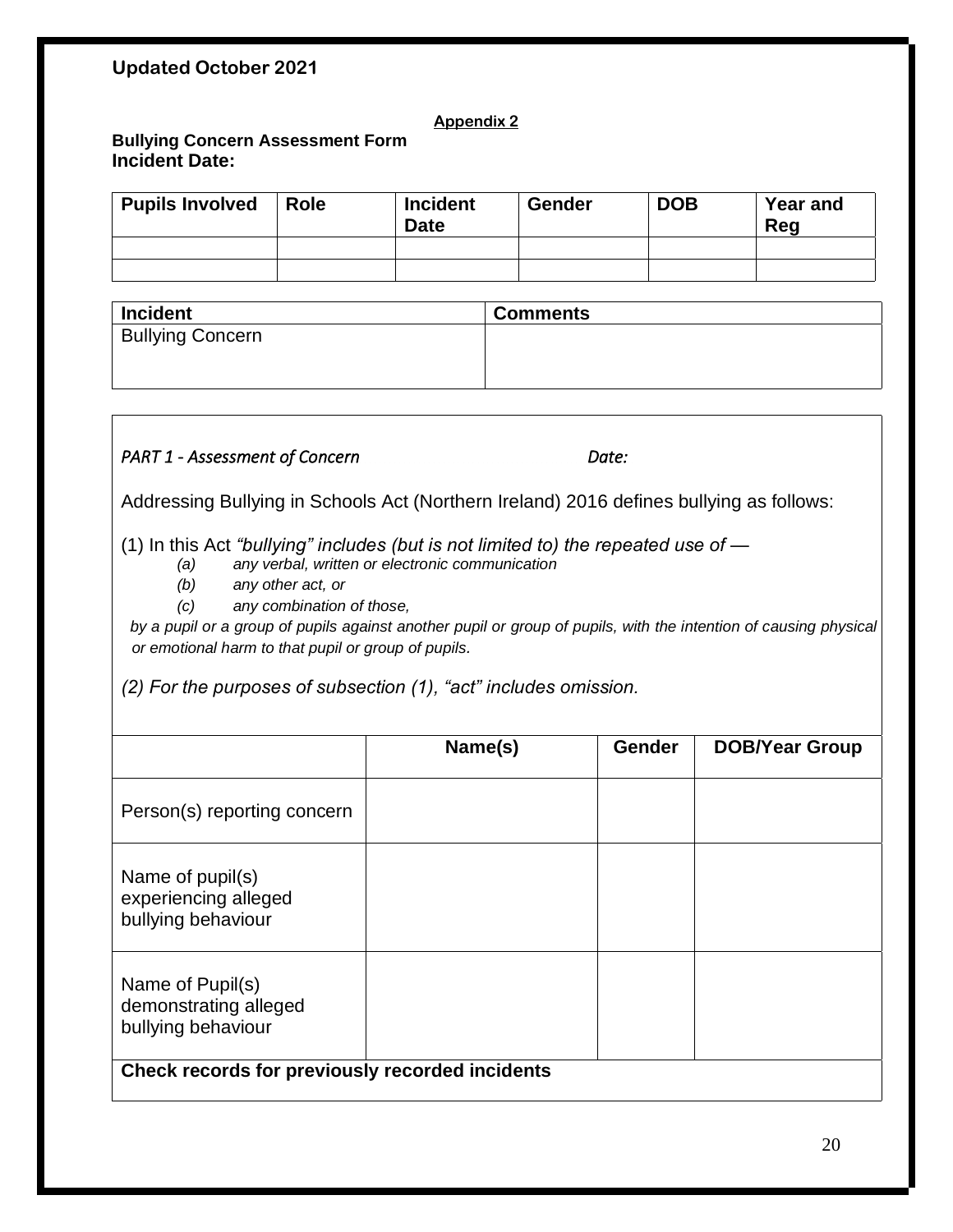**Outline of incident(s)**: Attach all written accounts/drawings of incident(s) completed by pupil experiencing bullying behaviour, witnesses (i.e. other pupils, staff) including date(s) of events, if known,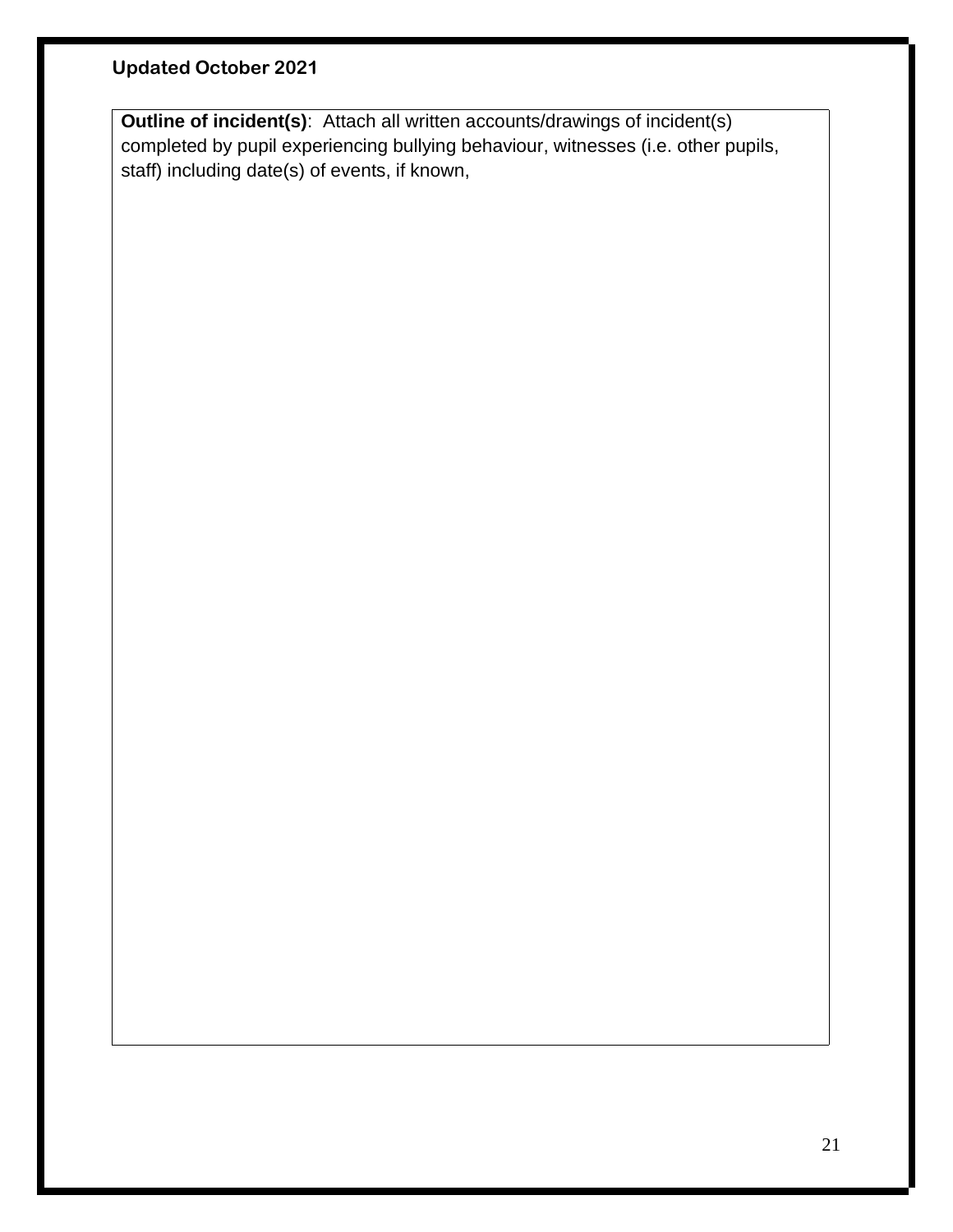Socially unacceptable behaviour becomes bullying behaviour when, on the basis of the information gathered, the criteria listed below have been met:

| The school will treat any incident which meets these criteria as bullying |          |  |  |  |
|---------------------------------------------------------------------------|----------|--|--|--|
| behaviours.                                                               |          |  |  |  |
| Is the behaviour intentional?                                             | YES/NO   |  |  |  |
| Is the behaviour targeted at a specific pupil or group of                 | YES/NO   |  |  |  |
| pupils?                                                                   |          |  |  |  |
| Is the behaviour repeated?                                                | YES/NO   |  |  |  |
| Is the behaviour causing physical or emotional harm?                      | YES/NO   |  |  |  |
|                                                                           |          |  |  |  |
| Does the behaviour involve omission? (*may not always be<br>present)      | YES / NO |  |  |  |

#### **One-off Incident**

**When determining whether a one-off incident may be classified as bullying, the school shall take into consideration the following criteria and use the information gathered to inform and guide the decision-making process:**

| Criteria:                                         | Information gathered: |
|---------------------------------------------------|-----------------------|
| severity and significance of the incident         |                       |
| evidence of pre-meditation                        |                       |
| Significant level of physical/emotional impact on |                       |
| individual/s                                      |                       |
| Significant level of impact on wider school       |                       |
| community                                         |                       |
| Status/nature of previous relationships between   |                       |
| those involved                                    |                       |
| Records exist of previous incidents involving the |                       |
| individuals                                       |                       |

| and bullying behaviour has occurred.                                                                           | YES the above criteria have been met $\vert$ NO the above criterial have not been met<br>and bullying behaviour has not occurred.                                                                                                                                                     |
|----------------------------------------------------------------------------------------------------------------|---------------------------------------------------------------------------------------------------------------------------------------------------------------------------------------------------------------------------------------------------------------------------------------|
| The criteria having been met, proceed<br>to complete Part 2 of this Bullying<br><b>Concern Assessment Form</b> | The criteria having not been met, proceed to<br>record the details in the Behaviour Incident<br>section of this Behaviour Management Module.<br>Refer to the Positive Behaviour Policy of your<br>school, continue to track and monitor to ensure<br>the behaviour does not escalate. |

Agreed by \_\_\_\_\_\_\_\_\_\_\_\_\_\_\_\_\_\_\_\_\_\_\_\_\_\_\_

Status **and the status**  $\sim$ 

On  $\frac{1}{\sqrt{2}}$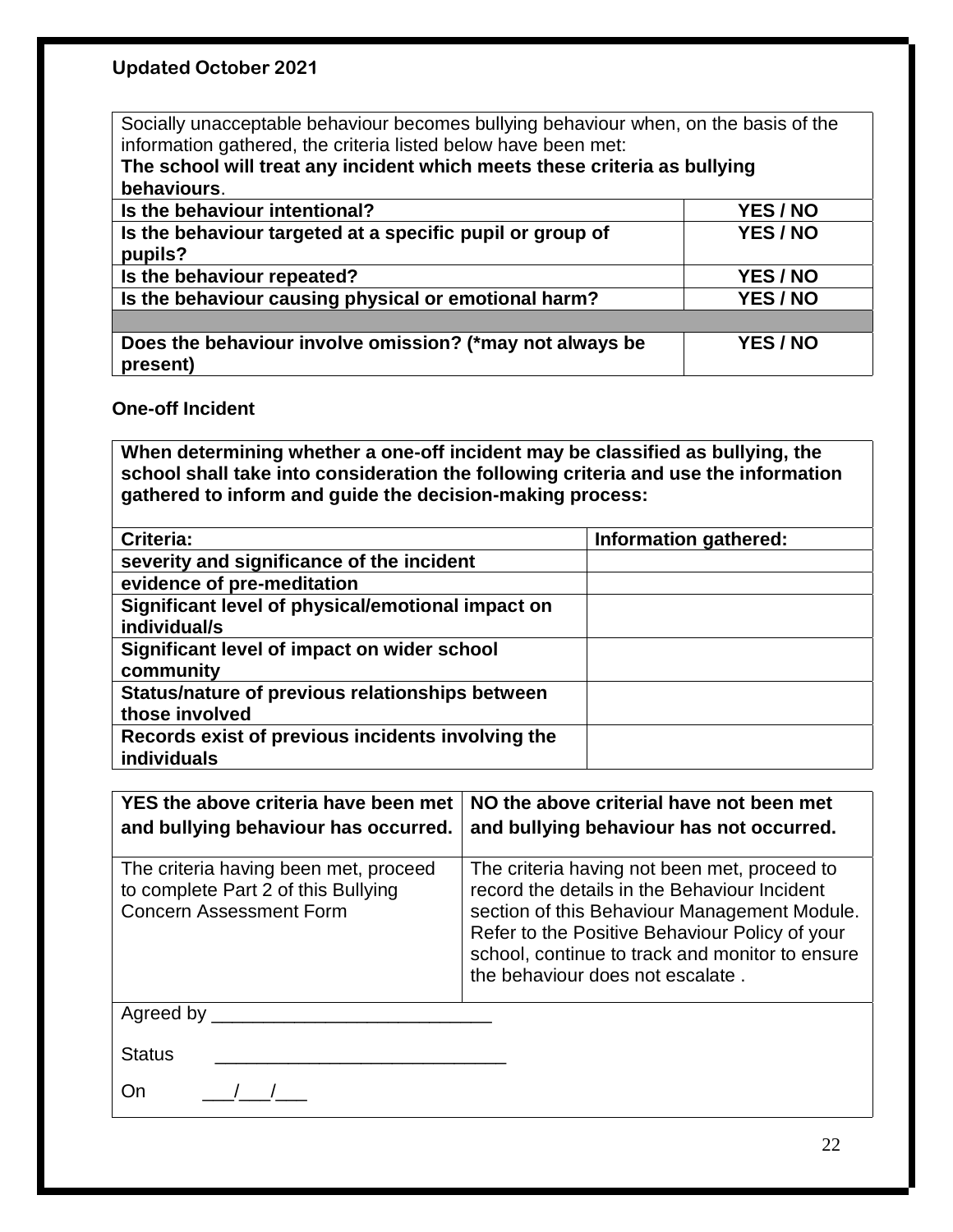| <b>Updated October 2021</b>                                                                                                                                                                                                                                                                                                                                                                                                                                                       |
|-----------------------------------------------------------------------------------------------------------------------------------------------------------------------------------------------------------------------------------------------------------------------------------------------------------------------------------------------------------------------------------------------------------------------------------------------------------------------------------|
| <b>PART 2</b><br>2:1 Who was targeted by this behaviour?                                                                                                                                                                                                                                                                                                                                                                                                                          |
| Select one or more of the following:                                                                                                                                                                                                                                                                                                                                                                                                                                              |
| Individual to individual 1:1<br>Individual to group<br>Group to<br>individual<br>Group to group                                                                                                                                                                                                                                                                                                                                                                                   |
| 2.2 In what way did the bullying behaviour present?                                                                                                                                                                                                                                                                                                                                                                                                                               |
| Select one or more of the following:                                                                                                                                                                                                                                                                                                                                                                                                                                              |
| Physical (includes for example, jostling, physical intimidation, interfering with<br>personal property,<br>punching/kicking<br>Any other physical contact which may include use of weapons)<br>Verbal (includes name calling, insults, jokes, threats, spreading rumours)<br>Indirect (includes omission, isolation, refusal to work with/talk to/play with/help<br>others)<br>Electronic (through technology such as mobile phones and internet)<br>Written<br><b>Other Acts</b> |
| 2.3 Motivation (underlying themes): this is not a definitive list<br>Select one or more of the following:                                                                                                                                                                                                                                                                                                                                                                         |
| Age<br>Appearance<br>Cultural<br>Religion<br><b>Political Affiliation</b><br>Community background<br><b>Gender Identity</b><br><b>Sexual Orientation</b><br>Family Circumstance (pregnancy, marital status, young carer status)<br>Looked After Status (LAC)<br>Peer Relationship Breakdown<br>Disability (related to perceived or actual disability)<br>Ability<br>Pregnancy<br>Race<br>Not known                                                                                |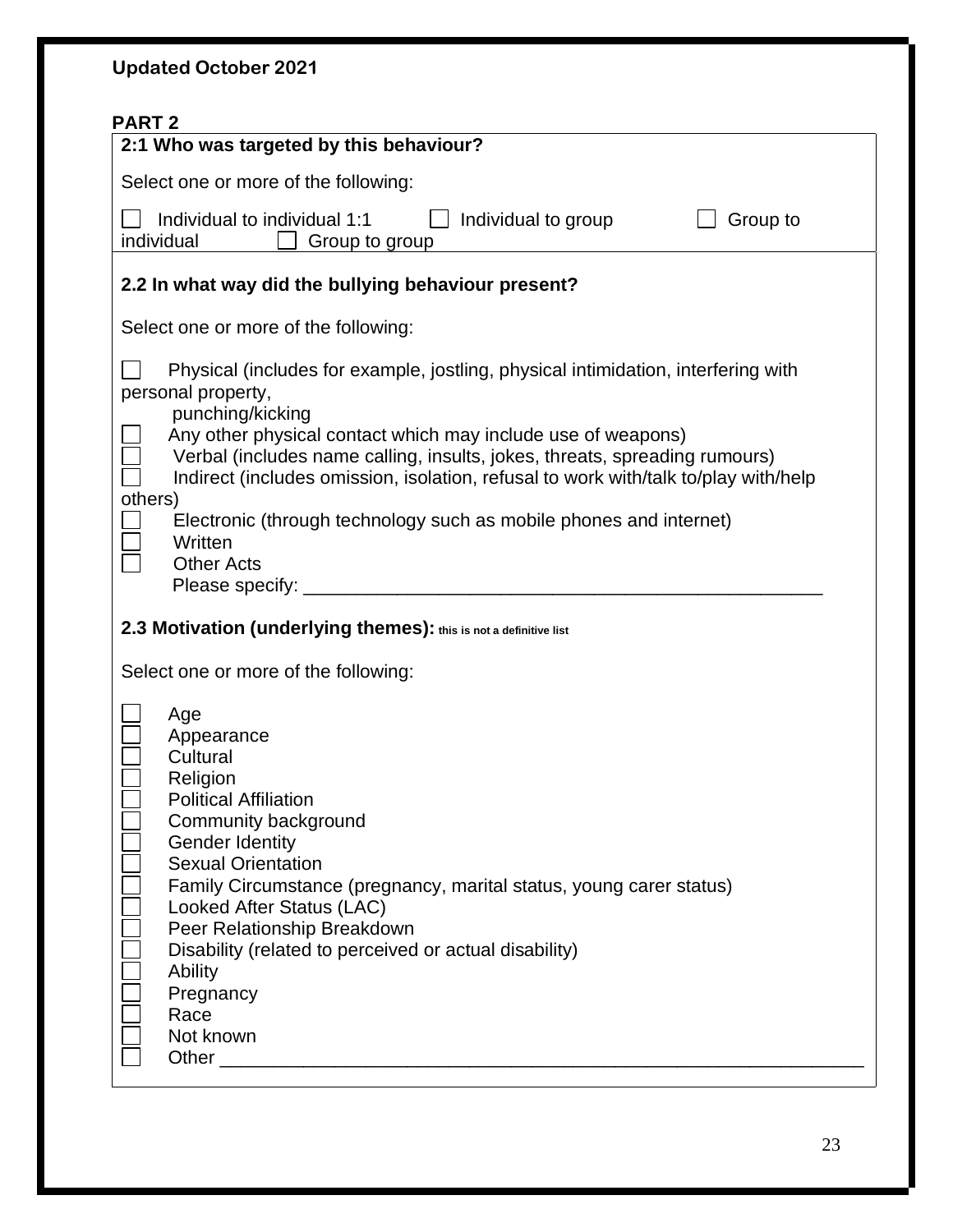#### **PART 3A**

**RECORD OF SUPPORT AND INTERVENTIONS FOR PUPIL EXPERIENCING BULLYING BEHAVIOUR:**

Pupil Name: Vear Group/Class:

**REFER TO SCHOOL ANTI-BULLYING POLICY AND TO LEVEL 1-4 INTERVENTIONS IN EFFECTIVE RESPONSES TO BULLYING BEHAVIOUR**

**Parent/ carer informed:** Date: By whom:

**Staff Involved:**

| <b>Date</b> | <b>Stage on</b><br>Code of<br><b>Practice</b> | <b>Intervention</b> | <b>Success Criteria</b> | Action taken by<br>whom and when | <b>Outcomes of</b><br>Intervention | <b>Review</b> |
|-------------|-----------------------------------------------|---------------------|-------------------------|----------------------------------|------------------------------------|---------------|
|             |                                               |                     |                         |                                  |                                    |               |
|             |                                               |                     |                         |                                  |                                    |               |
|             |                                               |                     |                         |                                  |                                    |               |
|             |                                               |                     |                         |                                  |                                    |               |

**Record of participation in planning for interventions Pupil:**

**Parent/carer:**

**Other Agencies:**

Continue to track interventions until an **agreed** satisfactory outcome has been achieved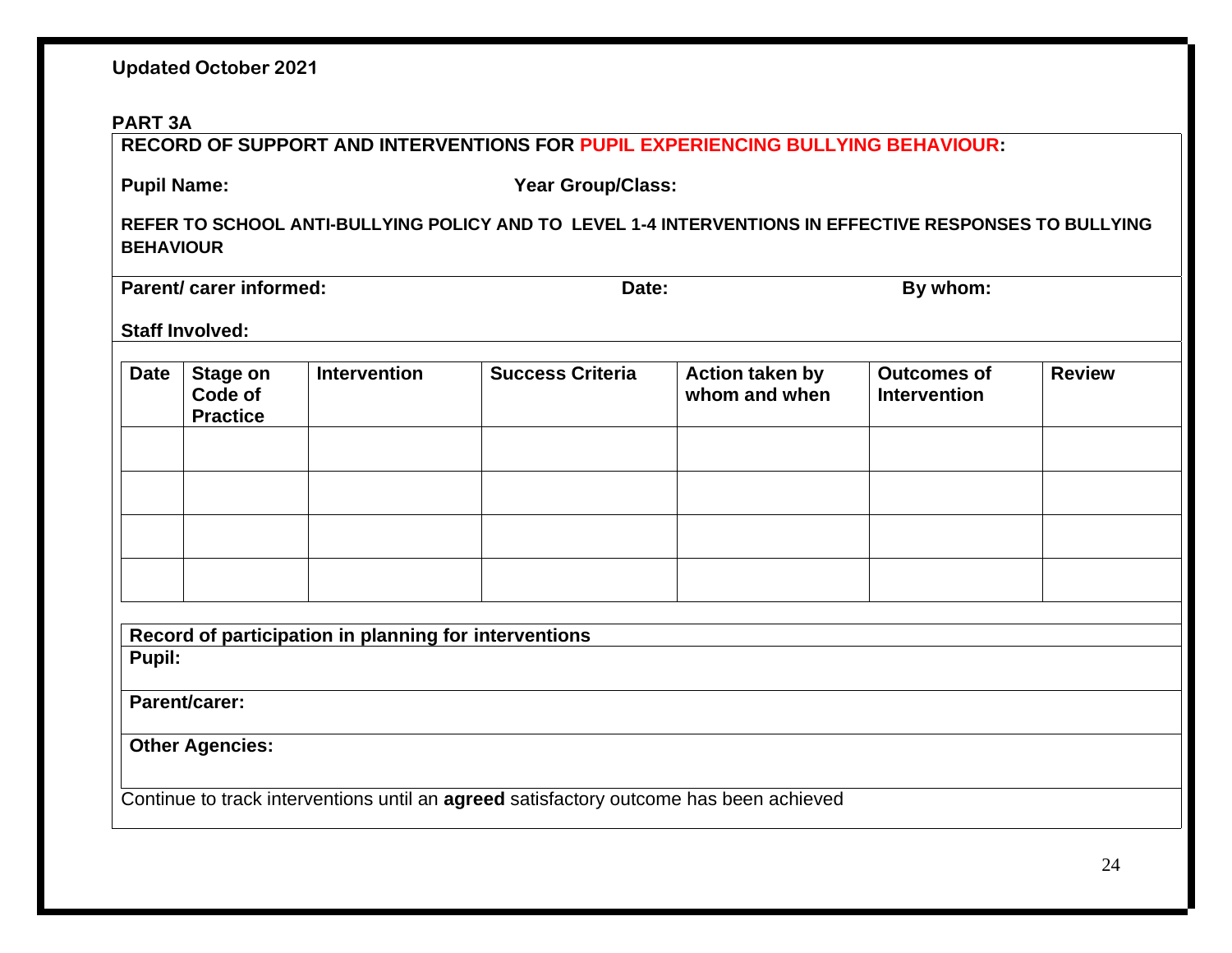#### **PART 3B**

| <b>RECORD OF SUPPORT AND INTERVENTIONS FOR PUPIL DISPLAYING BULLYING BEHAVIOUR:</b>                                        |                                        |                                |                         |                                         |                                          |               |
|----------------------------------------------------------------------------------------------------------------------------|----------------------------------------|--------------------------------|-------------------------|-----------------------------------------|------------------------------------------|---------------|
| <b>Pupil Name:</b><br><b>Year Group/Class:</b>                                                                             |                                        |                                |                         |                                         |                                          |               |
| REFER TO SCHOOL ANTI-BULLYING POLICY AND TO LEVEL 1-4 INTERVENTIONS IN EFFECTIVE RESPONSES TO<br><b>BULLYING BEHAVIOUR</b> |                                        |                                |                         |                                         |                                          |               |
|                                                                                                                            | Parent/ carer informed:                |                                | Date:                   |                                         | By whom:                                 |               |
|                                                                                                                            | <b>Staff Involved:</b>                 |                                |                         |                                         |                                          |               |
| <b>Date</b>                                                                                                                | Stage on<br>Code of<br><b>Practice</b> | Type of<br><b>Intervention</b> | <b>Success Criteria</b> | <b>Action taken by</b><br>whom and when | <b>Outcome of</b><br><b>Intervention</b> | <b>Review</b> |
|                                                                                                                            |                                        |                                |                         |                                         |                                          |               |
|                                                                                                                            |                                        |                                |                         |                                         |                                          |               |
| Record of participation in planning for interventions<br>Pupil:                                                            |                                        |                                |                         |                                         |                                          |               |
| Parent/carer:                                                                                                              |                                        |                                |                         |                                         |                                          |               |
| <b>Other Agencies:</b>                                                                                                     |                                        |                                |                         |                                         |                                          |               |
| Continue to track interventions until an agreed satisfactory outcome has been achieved                                     |                                        |                                |                         |                                         |                                          |               |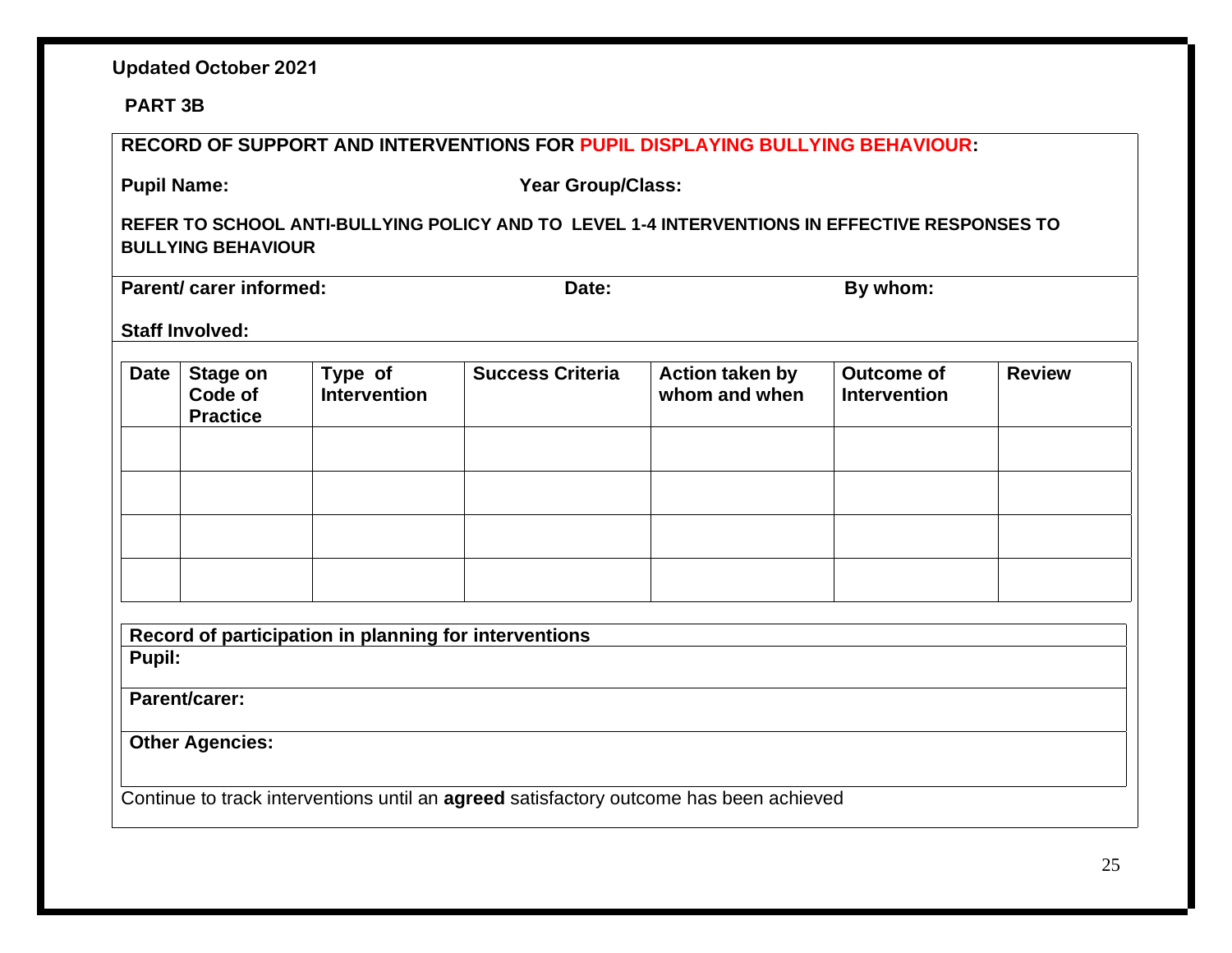| PART 4 - REVIEW OF BULLYING CONCERN AND ACTIONS TO DATE                              |         |  |  |  |
|--------------------------------------------------------------------------------------|---------|--|--|--|
| Date of Review Meeting:                                                              |         |  |  |  |
| 4a- Following the Review Meeting, to what extent have the success criteria been met? |         |  |  |  |
| $1 -$ Fully                                                                          |         |  |  |  |
| $2 -$ Partially                                                                      |         |  |  |  |
| 3 - Further intervention/support required                                            |         |  |  |  |
| Give details:                                                                        |         |  |  |  |
|                                                                                      |         |  |  |  |
| Part 4b- If the success criteria have not been met, continue to:                     |         |  |  |  |
| Re-assess Level of Interventions and implement other strategies from an              |         |  |  |  |
| appropriate level                                                                    |         |  |  |  |
| Track, monitor and review the outcomes of further intervention                       |         |  |  |  |
| Keep under review the Stage of Code of Practice each pupil is on                     |         |  |  |  |
| <b>Follow Safeguarding Policy</b>                                                    |         |  |  |  |
| Seek multi-agency input (EA, Health and Social Services etc.)                        |         |  |  |  |
| <b>Engage with Board of Governors</b>                                                |         |  |  |  |
| Agreed by:                                                                           |         |  |  |  |
|                                                                                      |         |  |  |  |
| Signed:<br><b>School</b>                                                             |         |  |  |  |
| Date:                                                                                |         |  |  |  |
| <b>Parent</b>                                                                        | Signed: |  |  |  |
|                                                                                      | Date:   |  |  |  |
| Signed:<br><b>Pupil</b><br>Date:                                                     |         |  |  |  |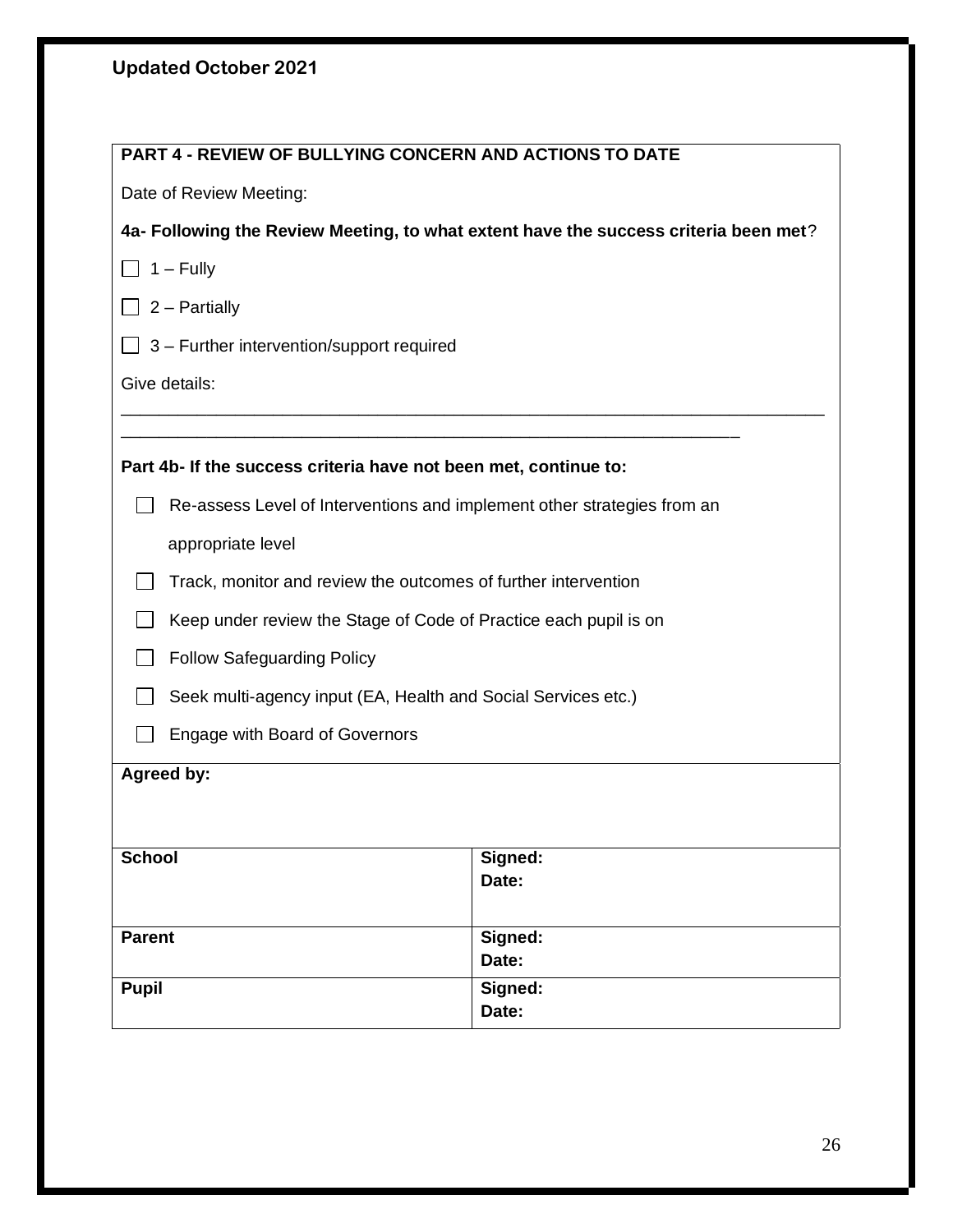## **Appendix 3**

| <b>Think Time Discussion Sheet</b>                                                                   |  |
|------------------------------------------------------------------------------------------------------|--|
| Name ___________________________________Class: ___________________________Date ____/____/___________ |  |
| This is what happened                                                                                |  |
| This is what I was thinking/feeling at the time                                                      |  |
| This is what I chose to do                                                                           |  |
| Who was affected by what I did?                                                                      |  |
| How were they affected by my actions?                                                                |  |
| What action(s) do I need to take now to make things better/right?                                    |  |
| $\mathbf{1}$                                                                                         |  |
| $\overline{2}$                                                                                       |  |
| 3                                                                                                    |  |
| <b>Signatures</b>                                                                                    |  |
|                                                                                                      |  |
|                                                                                                      |  |
|                                                                                                      |  |
| Parents informed? Yes/No                                                                             |  |
|                                                                                                      |  |
|                                                                                                      |  |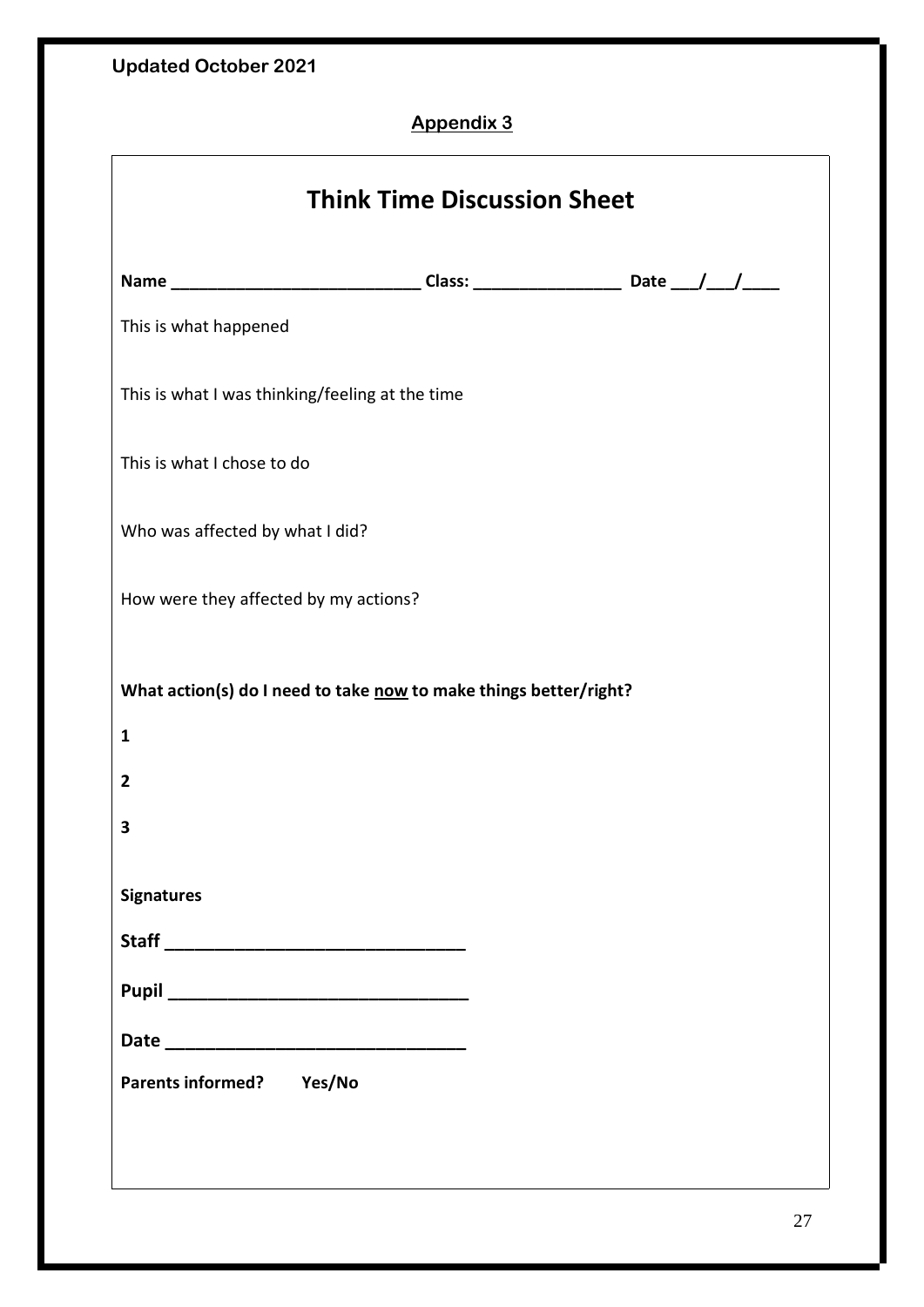| <b>Review Meeting Discussion Sheet</b>                                   |      |          |                                       |  |  |  |
|--------------------------------------------------------------------------|------|----------|---------------------------------------|--|--|--|
| Date:                                                                    |      |          |                                       |  |  |  |
| The actions I<br>decided to take<br>to make things<br>better were:<br>1. | Done | Not Done | Results/consequences<br>of my actions |  |  |  |
| 2.                                                                       |      |          |                                       |  |  |  |
| 3.                                                                       |      |          |                                       |  |  |  |
| <b>Comments:</b>                                                         |      |          |                                       |  |  |  |
| <b>REVIEW OF OUTCOMES</b><br><b>Signatures:</b>                          |      |          |                                       |  |  |  |
|                                                                          |      |          |                                       |  |  |  |
|                                                                          |      |          |                                       |  |  |  |
|                                                                          |      |          |                                       |  |  |  |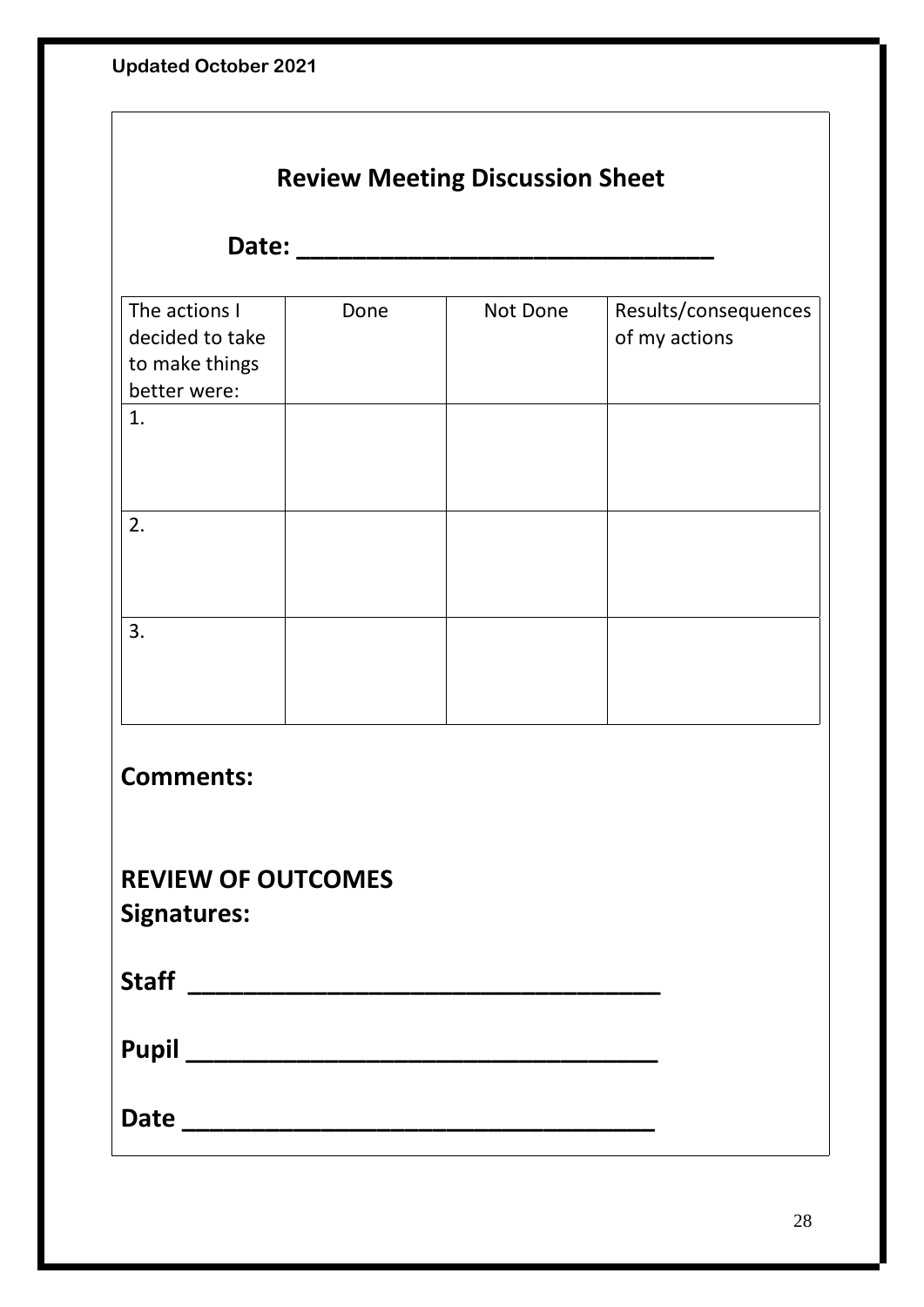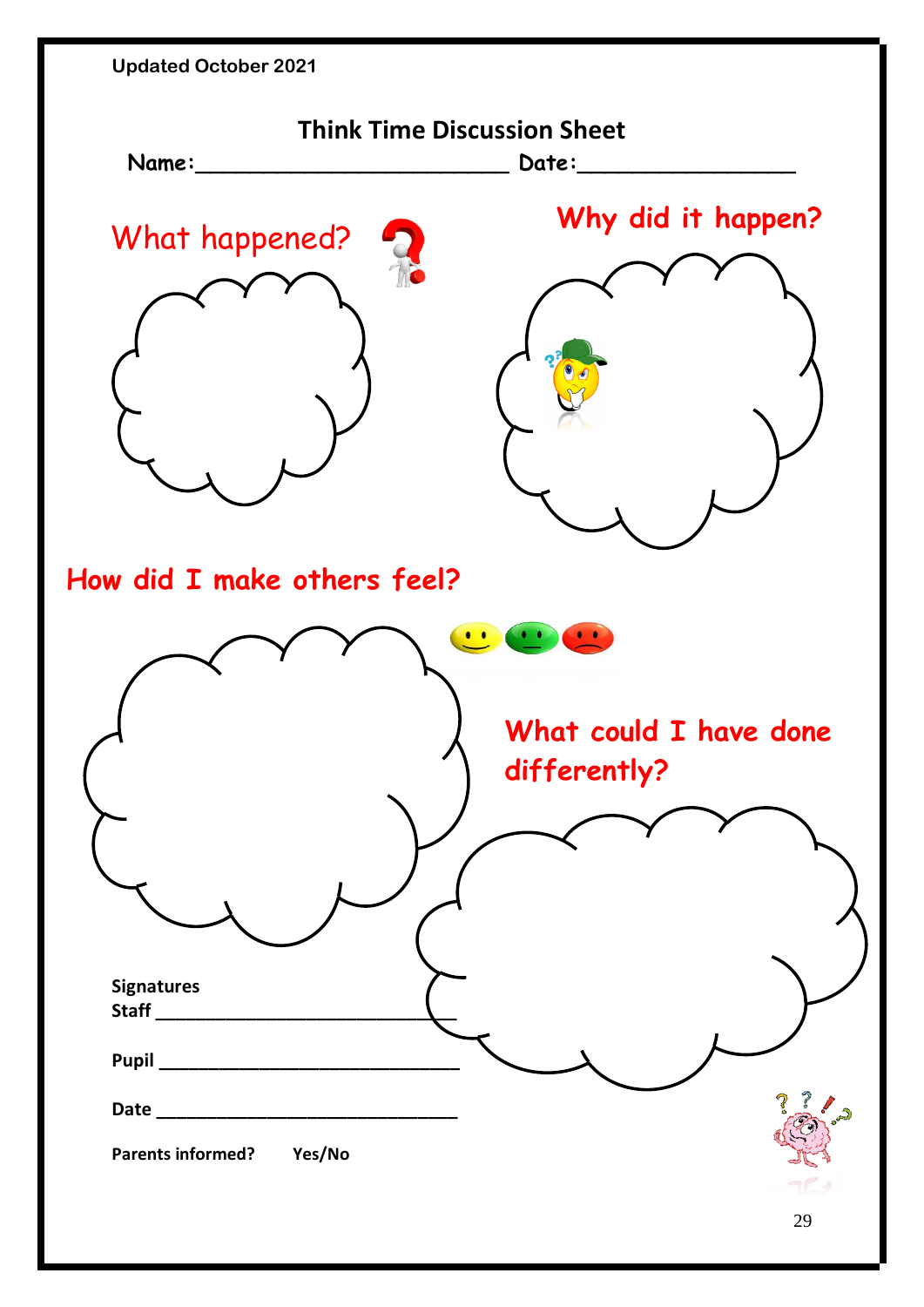## **Review Meeting Discussion Sheet**

**Date: \_\_\_\_\_\_\_\_\_\_\_\_\_\_\_\_\_\_\_\_\_\_\_\_\_\_\_\_\_\_**

| The actions I<br>decided to take<br>to make things<br>better were: | Done | Not Done | Results/consequences<br>of my actions |
|--------------------------------------------------------------------|------|----------|---------------------------------------|
| 1.                                                                 |      |          |                                       |
|                                                                    |      |          |                                       |
|                                                                    |      |          |                                       |
|                                                                    |      |          |                                       |
| 2.                                                                 |      |          |                                       |
|                                                                    |      |          |                                       |
|                                                                    |      |          |                                       |
| 3.                                                                 |      |          |                                       |
|                                                                    |      |          |                                       |
|                                                                    |      |          |                                       |
|                                                                    |      |          |                                       |

## **Comments:**

## **REVIEW OF OUTCOMES Signatures:**

| <b>Staff</b> |  |  |  |
|--------------|--|--|--|
| <b>Pupil</b> |  |  |  |
| <b>Date</b>  |  |  |  |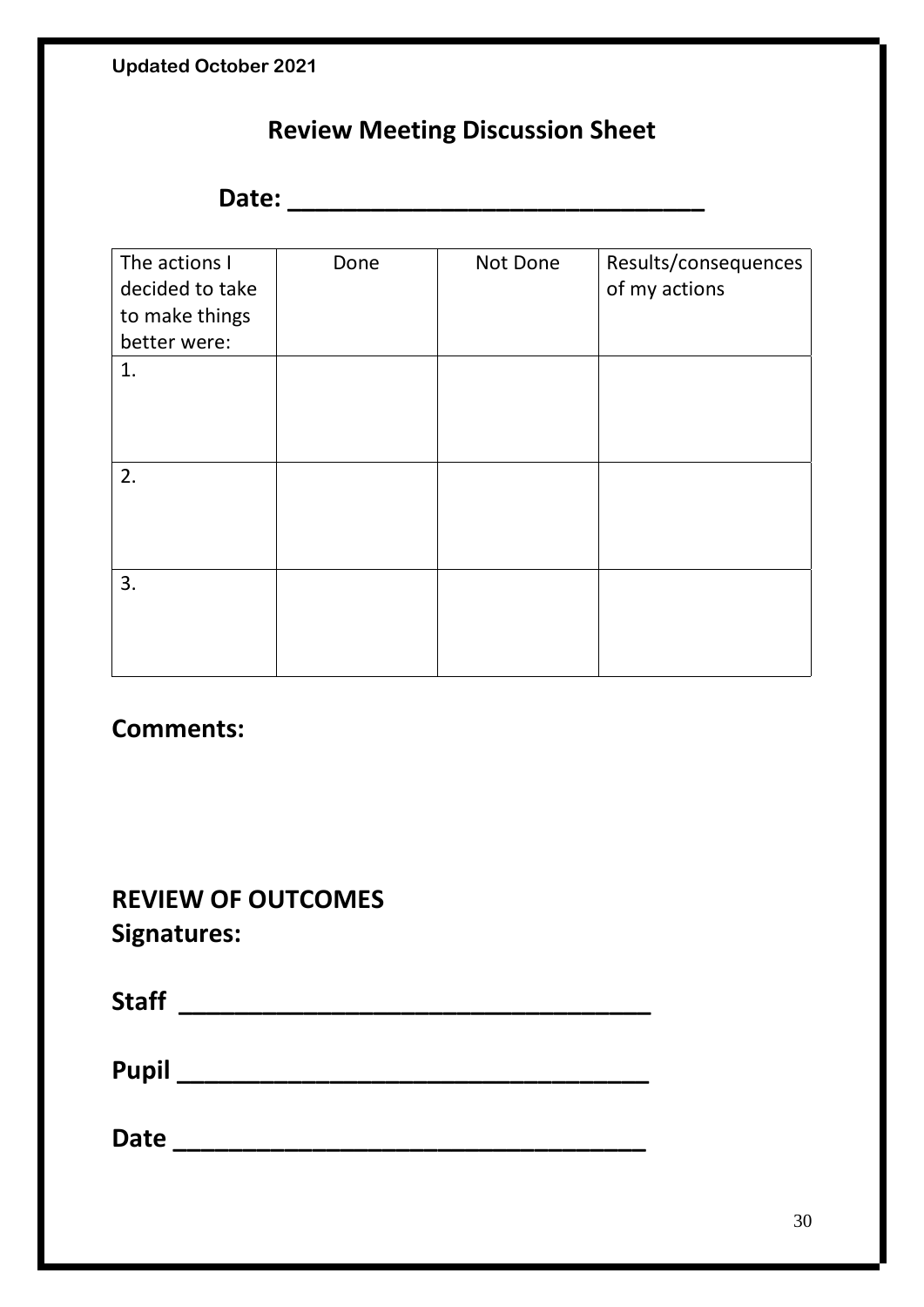### **Appendix 4**

#### **Restorative Questioning**

**Use the five self-reflective, restorative questions in the sequence listed below. This approach should enable the pupil who displays bullying behaviour to take responsibility for his/her behaviour and to undertake action(s)to promote reparation.**

| <b>Adult Questions</b> |                                                                            |  |
|------------------------|----------------------------------------------------------------------------|--|
| 1.                     | Tell me what happened?                                                     |  |
| 2.                     | What were you thinking that<br>led you to behave that way?                 |  |
| 3.                     | Who has been affected by<br>what you have done?                            |  |
| 4.                     | Can you tell me how that<br>person has been affected by<br>your behaviour? |  |
| 5.                     | What do you think you need<br>to do to make things right?                  |  |